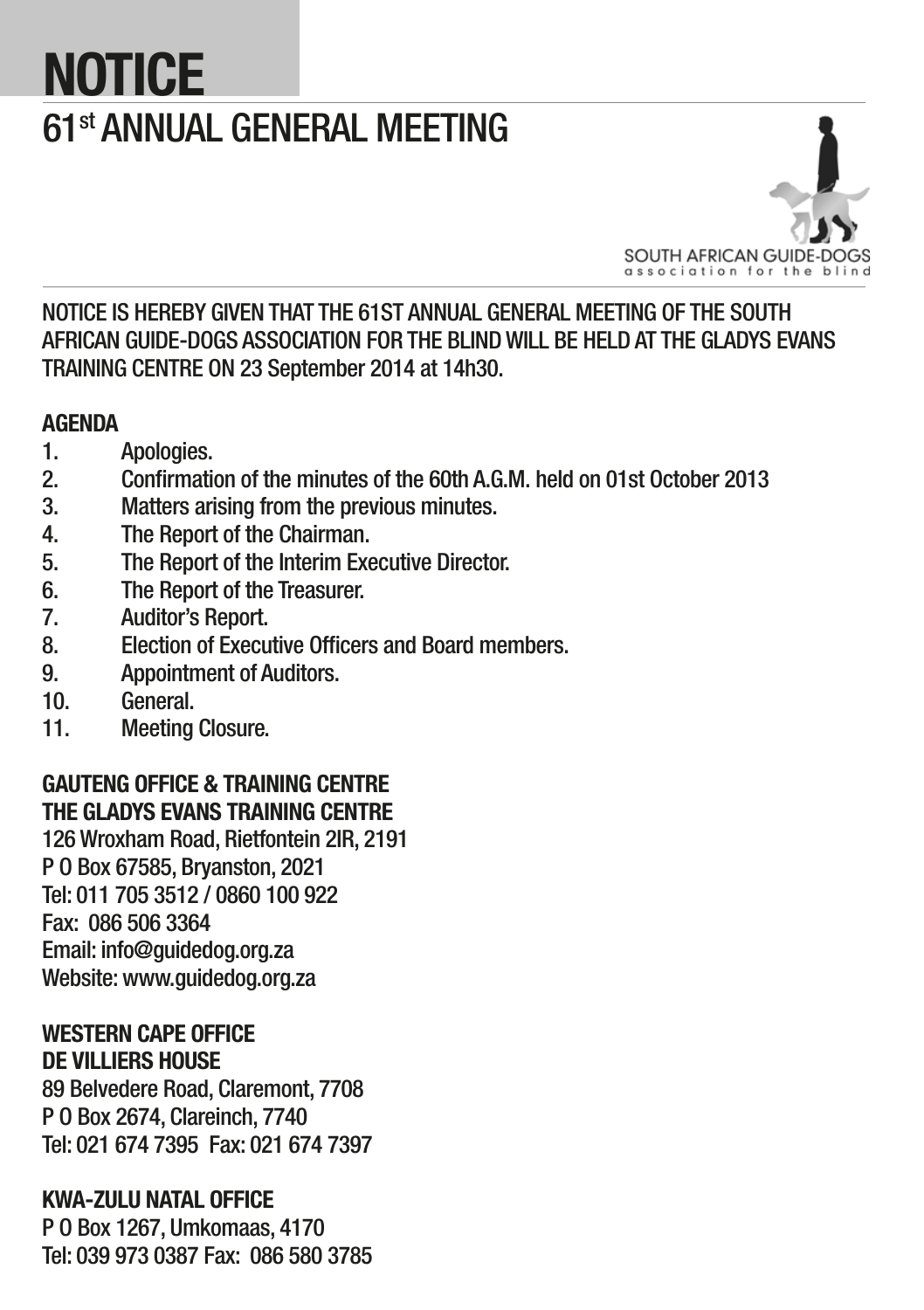# CHAIRMAN'S REPORT – 2013/2014

The past year has been one of much change for the Association. In October 2013 we saw the early retirement of our Executive Director, Malcolm Driver, after 32 years of loyal and dedicated service, with the last 9 being in the driving seat! I would like to take this opportunity to thank Malcolm for his commitment and his superb contribution over so many years. Morag Cardoso replaced Malcolm in an interim capacity and immediately made her mark on the day-to-day operation of the Association. Our thanks to Morag for what she achieved in a short space of time. I feel sure that the Association is in excellent shape to tackle the future.

In the year under review the Association achieved most of the targets set.

Management and the Board ensured that governance was in place to safeguard the Association and its long-term commitment to the needs of those whom we serve. The Training Department again met the needs of

the visually and physically impaired community with the provision of highly trained and skilled dogs.

The Marketing Department functioned effectively and generated the income required to ensure a financially satisfying year.

The Finance Department ensured that the control so necessary in an organisation such as ours was exercised.

The exception was the College of Orientation and Mobility. Lack of funding and commitment from stakeholders meant that the 2-year O&M course scheduled to commence in January this year had to be cancelled. This is most unfortunate as the visually impaired community desperately needs more O&M Practitioners to be trained. Hopefully this is but a small setback in our quest to improve the mobility, independence and dignity of the visually impaired, particularly in township and rural areas. Financially, the year's performance was exceptional.

Net surplus was R1,370,000 which is thanks to fundraising efforts, very good control of expenditure and, once again, most welcome bequests. Also very pleasing is the net worth of the Association approaching the R100 million mark.

As I have said many times in the past, achievements such as we have in the Association can only be obtained through a team of stakeholders who are passionate, committed and dedicated in their efforts. To staff, volunteers, puppyraisers, the Board and other supporters, may I offer my sincere thanks.

What a team we have!!!

Of course, the Association would not be able to achieve any of its aims without the ongoing support of our many donors. On behalf of those whom we serve I would like to thank you, one and all, for your caring and overwhelming generosity. Bequests also form a significant part of our income and in this regard I would like to thank the families of those whose loved

ones have been so generous to our cause.

Looking to the year ahead, we have Gail Glover, our new Executive Director, in place and I ask that we all give her our full support. Gail's task is a very demanding one and she will need all the help we can give her. Also it is my belief that we need to make even better use of the skills and experience many volunteers bring. I believe that many volunteers could fill the role of ambassadors for the Association and in so doing spread the word about the work we do to a larger audience. The resultant benefits are obvious.

Finally, as always, we continue to be faced with huge challenges and I trust the Association can rely on the continued support, loyalty and dedication of all its stakeholders.

Thank you!

THOMAS DAVID PARKER **CHAIRMAN** 07/08/2014 **DATE**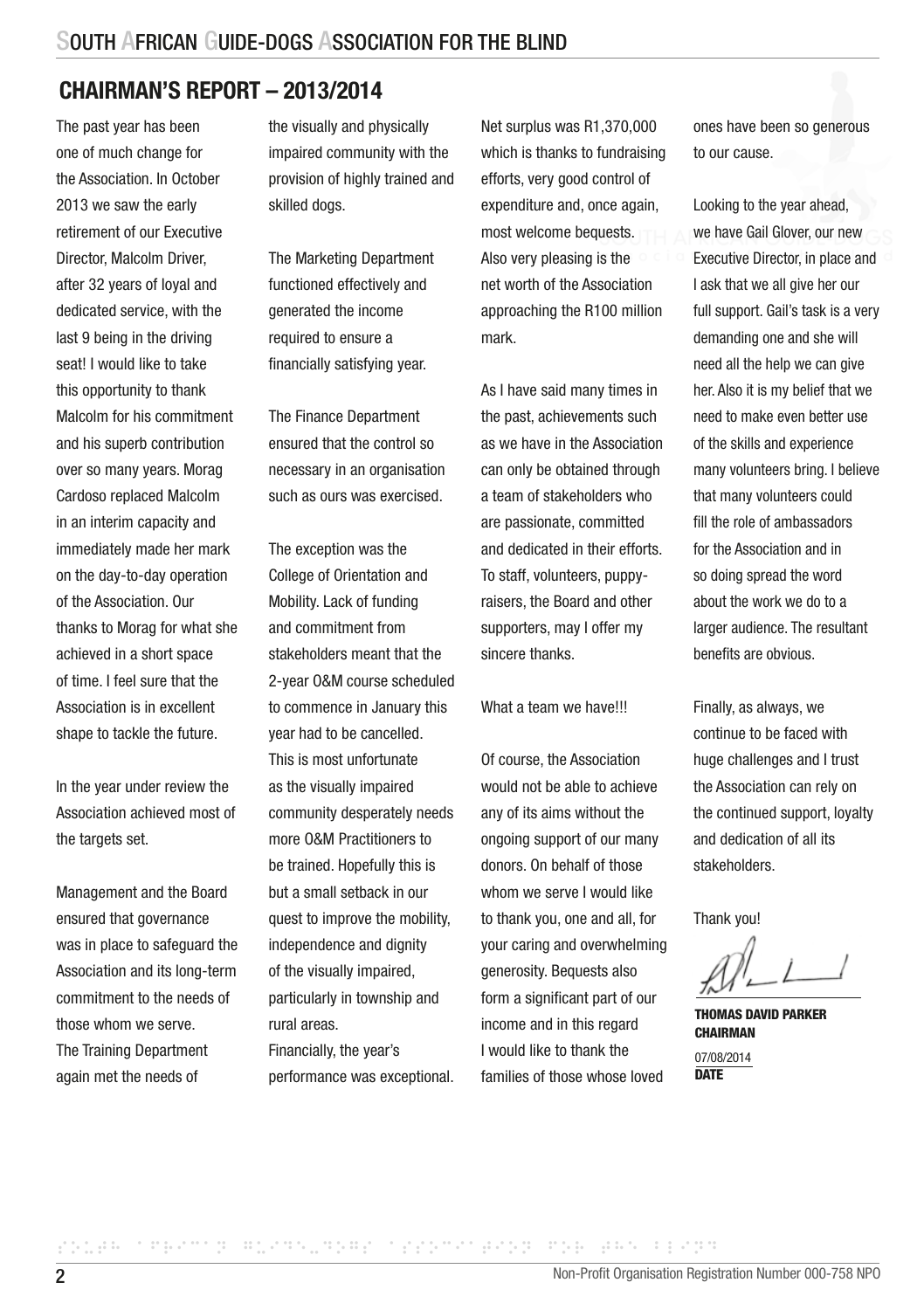# INTERIM EXECUTIVE DIRECTOR'S REPORT – 2013/2014

There have been numerous changes in the last financial year. The two significant changes were the sad passing of Ken Lord in July 2013 and the retirement of Malcolm Driver at the end of October 2013. Ken's passing was devastating to the Guide Dog family and this was evident by the outpouring of grief at his memorial service. which was fittingly held at the Association. The legacy that Ken has left touches all areas of the Association, as well as everybody who has been involved over the years. The College of Orientation and Mobility has especially been affected by Ken's loss where he had been working in his last years with the Association.

The second significant change was Malcolm Driver's retirement at the end of October. The past nine years under Malcolm's management have ensured the Association's continued growth and success into the organisation it is today, and for this we thank him. I had the true pleasure of working with Malcolm as he shared his knowledge and anecdotes during his last month with the Association. We wish Malcolm all the best in his well deserved retirement.

I was asked to 'step in' temporarily in October and my priority was to find a suitable replacement for Malcolm to

'hand the reins to'. After an extensive search, Gail Glover, our Guide Dog Services Manager, was appointed as our new Executive Director. Gail's passion for the organisation shows in everything she does and her genuine care for the visually impaired is an example to us all. I know Gail will continue to grow as an exemplary leader, and ensure the Association's success into the future.

The good news was the renewal of our five year accreditation to the International Guide Dog Federation. It is heartening to see that South Africa is keeping up with the international standards set. We are also excited at the prospect of importing frozen semen from Guiding Eyes for the Blind (New York, USA) and Guide Dogs for the Blind (California and Portland, USA), as we want to not only increase the numbers of pups born at the centre but also improve our breeding lines.

I am pleased to report that in the financial year, 32 Guide Dogs, 2 Autism Support Dogs and 7 Service Dogs qualified. 57 pups were born at the breeding centre and a further 15 pups donated – special thanks go to all our wonderful Puppy Raisers for providing loving homes to our pups in training. Although we had no students

qualifying from the College of

Orientation and Mobility, we have been restructuring our two-year programme and ensuring the appropriate SETA registrations. Strategically going forward. we have decided that our own O&M instructors will go out into the field. We will specialise in providing Orientation and Mobility training to children with visual impairments at school level. We will also be accrediting a shorter, visual impairment awareness training course that we will market commercially to industries such as the retail, hospitality and mining sectors. This will be for the explicit purpose of raising funds for future students to attend our two-year Orientation and Mobility diploma course.

On the fundraising side, we have had several successful events this year. Special mention should be made of our first successful golf day in Cape Town, which will also become an annual fundraising event in our busy calendar.

At Head Office, with the support and help of the GDA staff, we have focused on cleaning up the grounds and various store rooms and containers set on our 11-acre property. The staff quarters were also extensively revamped, thanks to several kind sponsors. This has been echoed at the Cape Town branch where

SOUTH AFRICAN GUIDE-DOGS ASSOCIATION FOR THE BLIND

we have been fortunate to find a sponsor to help with ongoing maintenance. There has been a great deal of focus on staffing structures as well as personnel processes, all of which will come into effect in the new financial year to ensure a more robust **Association** 

Financially overall it was a relatively good year, but continued focus on expenses will be a priority for the Association going forward under Gail's leadership.

On a personal note, I want to thank the staff at GDA for being so supportive through this transitional period. The resilience of the staff has been magnificent and I salute all of you and I am confident that with Gail at the helm the Association will grow from strength to strength. Further thanks to all our fantastic volunteers and to those members of the public, corporates, service clubs and companies who donate to and support GDA. To all our Guide Dog and Service Dog owners, we are privileged to be of service to you – Thank You!

word

MORAG CARDOSO INTERM EXECUTIVE DIRECTOR 07/08/2014 **DATE**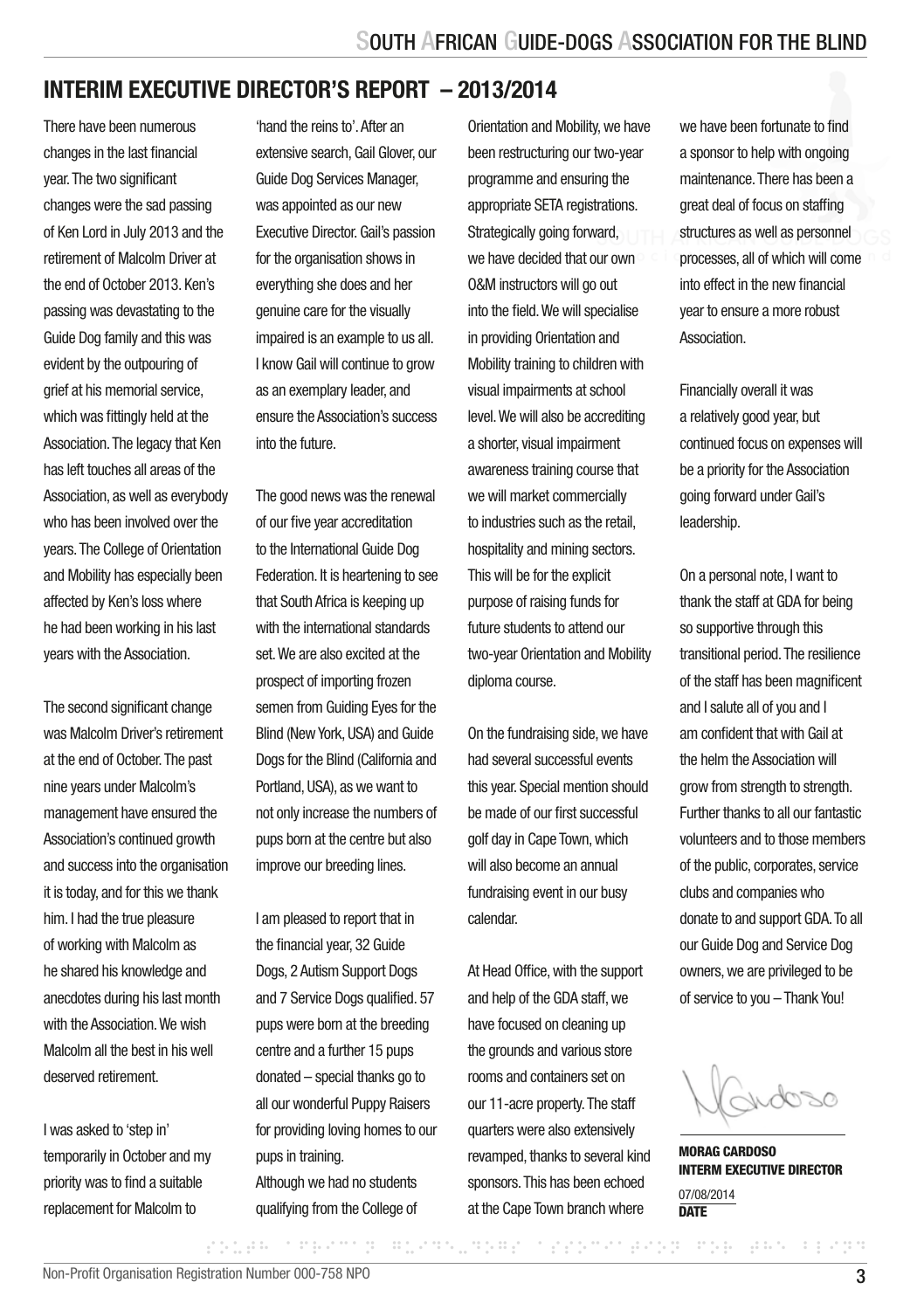# HONORARY TREASURER'S REPORT – 2013/2014

I would like to commence by thanking the accounting department, under Jayne Nicolle's leadership which includes Association employees and volunteers for their dedicated efforts in bringing these annual financial statements to fruition.

#### College of Orientation and Mobility

It is with great appreciation to Ken Lord's foresight in starting the College that the Association assists sighted people to be aware of the needs of visually-impaired people through the new shortcourses being developed by the current College team to meet the challenges of the modern world. These courses are being organically developed to be offered in the commercial sector and various tertiary levels in partnership with qualified Orientation and Mobility **Practitioners** 

The College has been tasked to refine the two-year Orientation and Mobility

Practitioner course by the Health SETA that manages the accreditation of all training courses in this sector. These objectives cost the Association R3,223,121 (2013 – R2,699,864) and brought in revenue amounting to R136,374 (2013 – R94 252).

#### Guide Dogs

Income attributed to Guide Dogs was up by 23%, 2014 R16.7 million, (2013 R13.5 million). The Jubilee year marketing and functions played a big part in this growth. The bequests programme continues to surprise us with generous donations which amount to 2014 R5.1 million, (2013 R5 million). Donations received continue to grow year to year by 4%, 2014 R10.2 million. (2013 R8 million).

This year was a difficult year with regards to managing cash flow and the downturn of one of the main investment sectors, namely property. I am thankful that the Board agreed to not change the investment portfolio mix, as this provided the Association with R4.5 million in dividends and interest revenue compared to 2013 R3.1 million. I am pleased to report that at the end of the 12 months the Association was able to grow its financial assets by R5 million from R78 million to R83 million.

The handover of the senior position of Executive Director from Malcolm Driver due to poor health to Gail Glover with the assistance of Morag Cardoso was well managed, as reflected in the overall financial position of the Association. The management team were able to ensure that the Association operated with an overall net surplus of R1,369,972 (2013 deficit of R180,505). This change in senior management is exciting and has brought changes within the dynamics of the personnel in the Association that have and will continue to encourage the introduction of modern techniques acquired from

the international community to meet the Association's objectives.

#### Conclusion

I would like to thank the board for their support and direction during the year in dealing with some difficult financial decisions. Most importantly, I would like to thank all individuals and corporate donors who support and donate to the Association; this income enables the Association to meet its objectives.

In closing, I am looking forward to what Gail Glover and her dynamic team can do to improve the lives of those in need of our services in our stressed and modern times. My thoughts and good wishes are with you all in this endeavour.

DEBORAH BULLIVANT HONORARY TREASURER

28/07/2014 **DATE**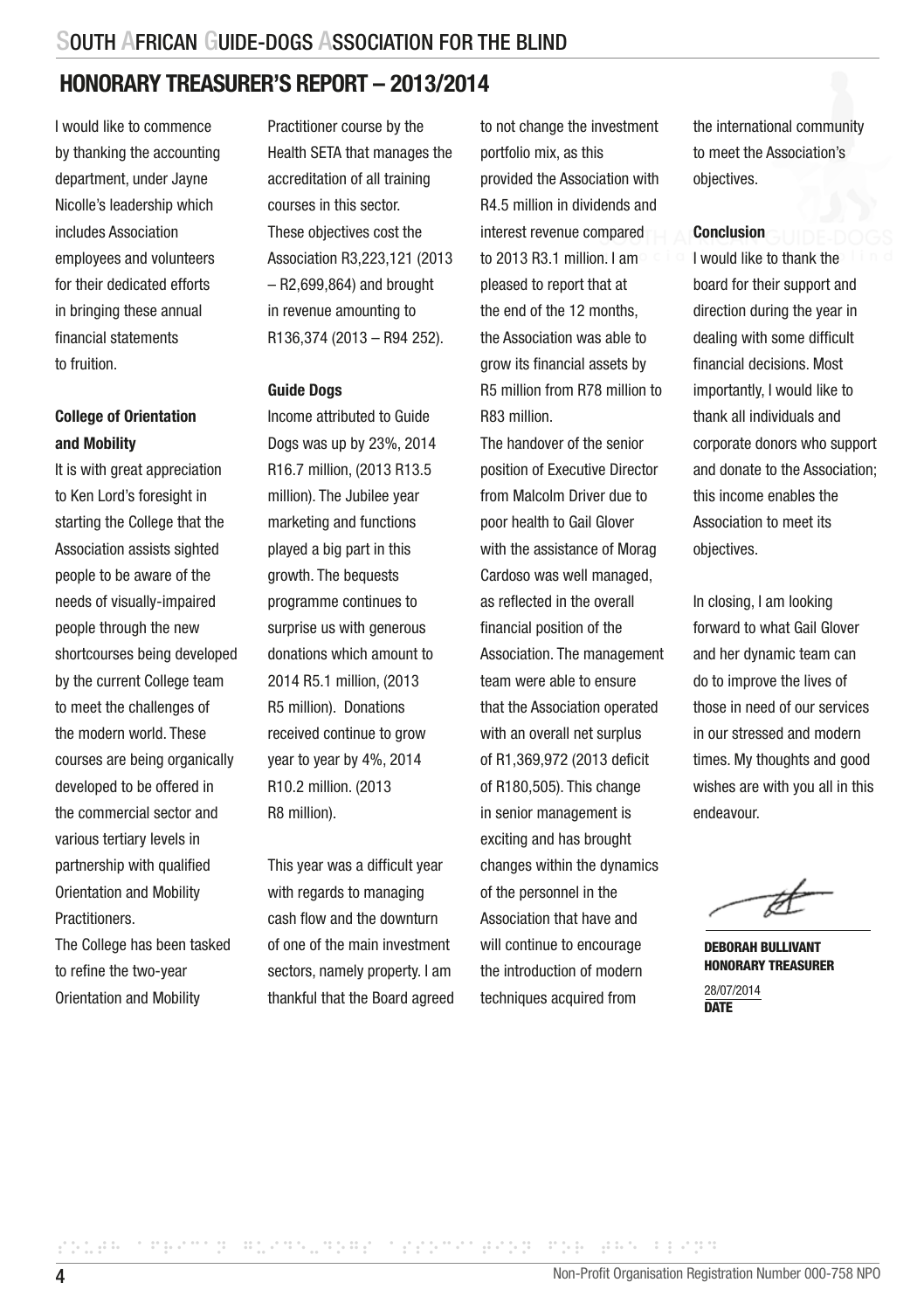

# ANNUAL FINANCIAL STATEMENTS **31ST MARCH 2014**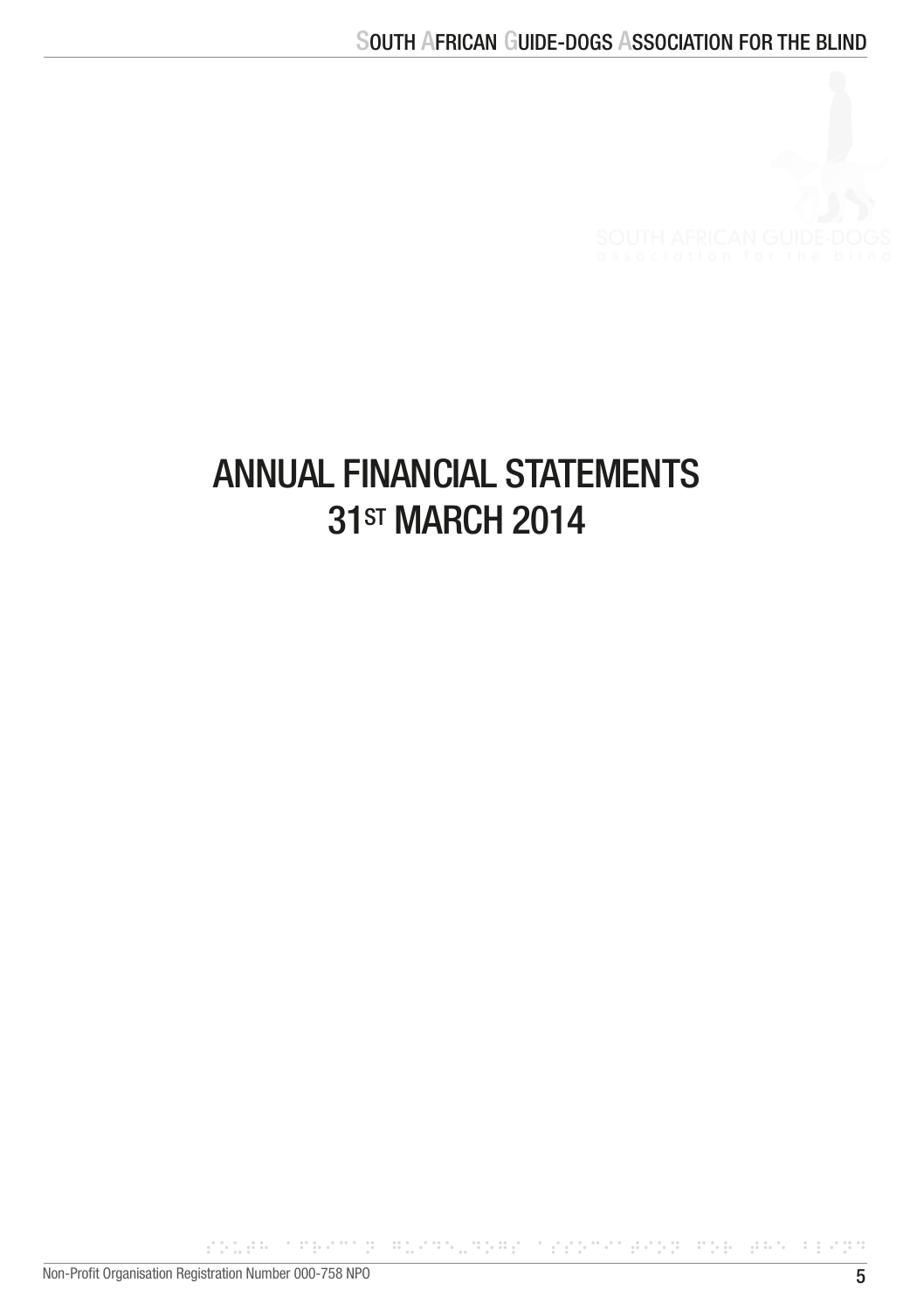|                                                                  | SOUTH AFRICAN GUIDE-DOGS ASSOCIATION FOR THE BLIND                                                                                                                                                                                |                                                                          |
|------------------------------------------------------------------|-----------------------------------------------------------------------------------------------------------------------------------------------------------------------------------------------------------------------------------|--------------------------------------------------------------------------|
| <b>OFFICE BEARERS</b>                                            | Executive Director<br>Retired 31 October 2013                                                                                                                                                                                     | <b>Malcolm Rumney Driver</b><br>60 McKenzie Road<br>Glenferness, Midrand |
|                                                                  | Interim Executive Director<br>Appointed 1 November 2013                                                                                                                                                                           | Morag Ann Cardoso<br>4 Aberfeldy Avenue<br>Morningside ext 7<br>Sandton  |
|                                                                  | Chairman                                                                                                                                                                                                                          | Thomas David Parker<br><b>Bryanston Glades</b><br>Bryanston<br>Sandton   |
|                                                                  | <b>Honorary Treasurer</b>                                                                                                                                                                                                         | Deborah Bullivant<br>23 Kirsch Street<br>Parkrand<br>Boksburg            |
| <b>NATURE OF ASSOCIATION</b>                                     | To promote freedom of movement and<br>independence in visually impaired people,<br>through mobility, by the provision of Guide Dogs<br>and Orientation and Mobility services.                                                     |                                                                          |
| <b>AUDITORS</b>                                                  | Axiom Registered Accountants and Auditors                                                                                                                                                                                         |                                                                          |
| <b>BANKERS</b>                                                   | Nedbank Corporate<br>Nedbank Private Wealth                                                                                                                                                                                       |                                                                          |
| <b>NON-PROFIT ORGANISATION</b><br><b>REGISTRATION NUMBER</b>     | 000-758 NPO                                                                                                                                                                                                                       |                                                                          |
| <b>REGISTERED OFFICE</b>                                         | 126 Wroxham Road<br>Rietfontein 2IR<br>Sandton                                                                                                                                                                                    |                                                                          |
| <b>CONTENTS</b><br>7<br>8<br>9<br>10<br>11<br>$12 \,$<br>13 - 22 | Report of the Chairman<br>Report of the Auditors<br>Statement of Comprehensive Income<br>Statement of Financial Position<br>Statement of Changes in Equity<br><b>Statement of Cash Flows</b><br>Notes to the financial statements |                                                                          |

# APPROVAL OF ANNUAL FINANCIAL STATEMENTS

The annual financial statements<br> **CHAIRMAN** set out on pages 7 to 22 were approved by the Executive Committee and are signed on their behalf

**DATE** 15/07/2014

# HONORARY TREASURER

**DATE** 15/07/2014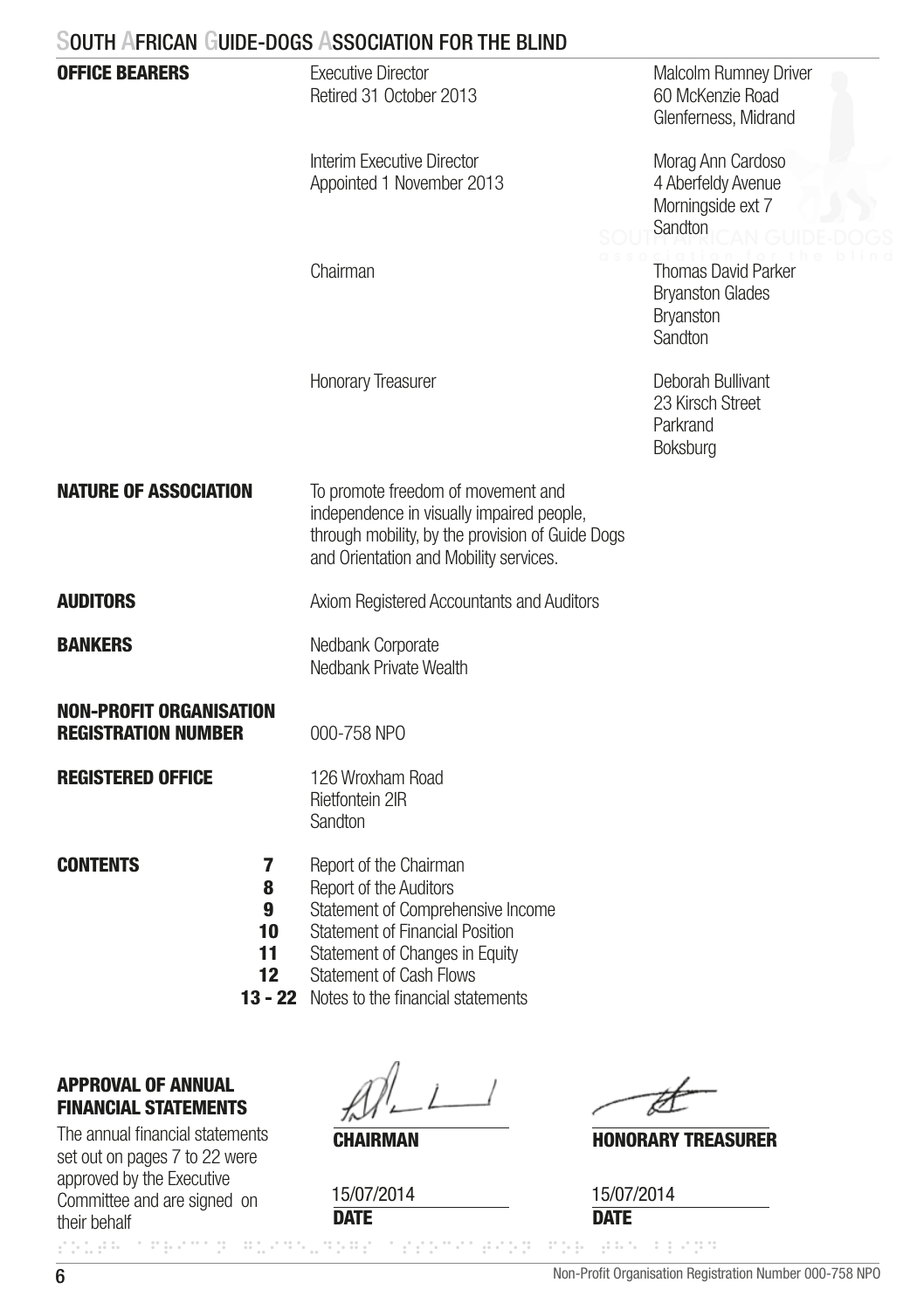# REPORT OF THE CHAIRMAN OF THE SOUTH AFRICAN GUIDE-DOGS ASSOCIATION FOR THE BLIND FOR THE YEAR ENDED 31 MARCH 2014

The Executive Committee present their report and the financial statements for the year then ended.

#### NATURE OF BUSINESS

To promote freedom of movement and independence in visually impaired people, through mobility, by the provision of Guide Dogs and Orientation and Mobility services.

#### FINANCIAL RESULTS

The results of operations as well as the financial position for the year are detailed in the attached financial statements.

#### **CAPITAL**

The Association does not have share capital. In the event of the winding up of the Association, the balance of funds available would be transferred to another organisation with similar objectives.

#### FIXED ASSETS

There was no change in the nature of the fixed assets of the association or in the policy regarding their use.

#### EVENTS SUBSEQUENT TO THE YEAR END

No material fact or circumstance has occurred since the accounting date and the date of this report.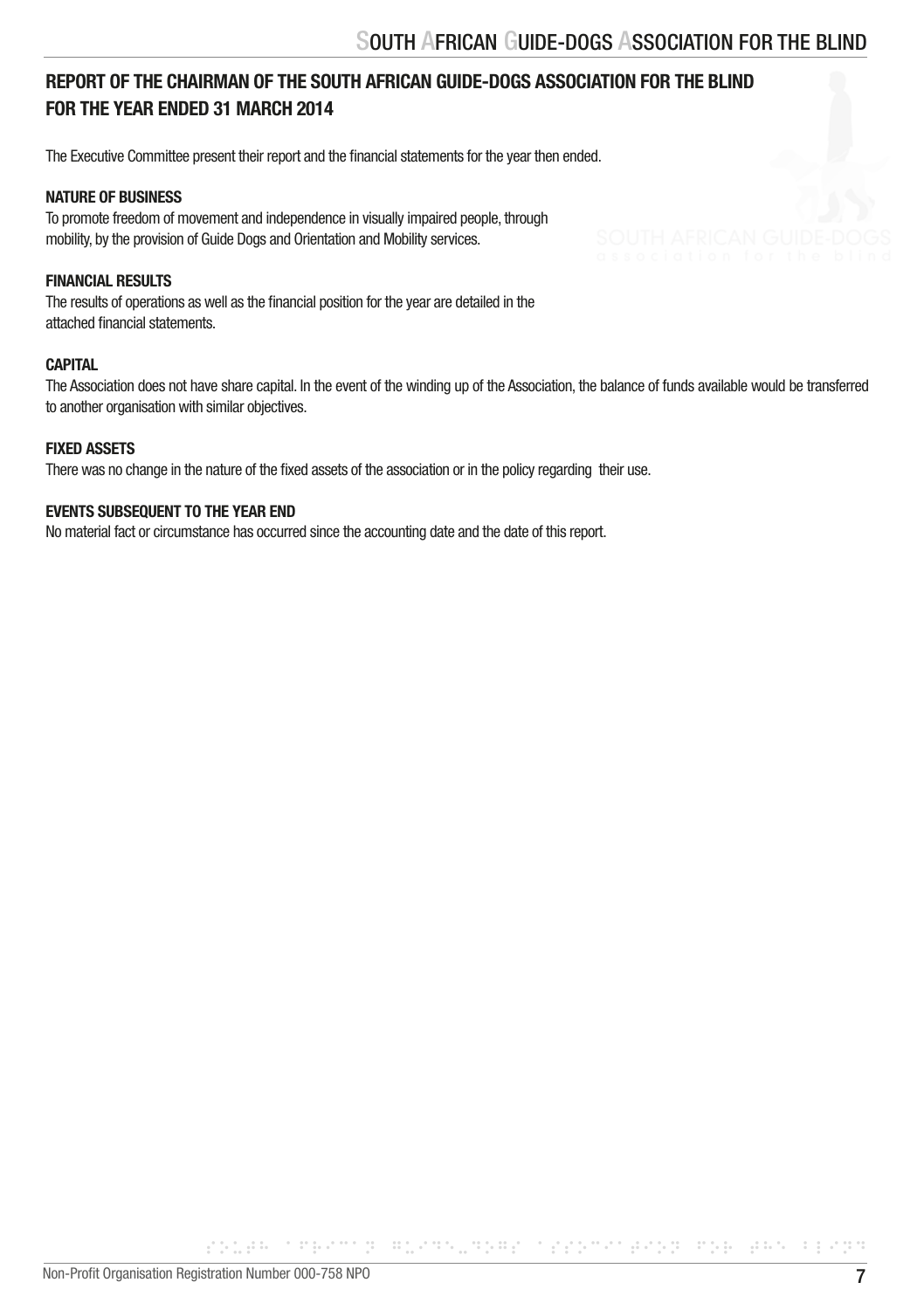# INDEPENDENT AUDITOR'S REPORT TO THE MEMBERS OF THE SOUTH AFRICAN GUIDE-DOGS ASSOCIATION FOR THE BLIND

#### Report on the Financial Statements

We have audited the financial statements of the South African Guide-Dogs Association for the Blind which comprise the Chairman's Report, the Statement of Financial Position as at 31 March 2014, the Statement of Comprehensive Income, and Statement of Cash Flows for the year then ended, a summary of significant accounting policies and other explanatory notes, as set out on pages 13 to 21.

## Executive Board's Responsibility for the Financial Statements

The Association's Executive Board is responsible for the preparation and fair presentation of these financial statements in accordance with the requirements of the South African Guide-Dogs Association for the Blind. This responsibility includes: designing, implementing and maintaining internal control relevant to the preparation and fair presentation of financial statements that are free from material misstatement, whether due to fraud or error; selecting and applying appropriate accounting policies; and making accounting estimates that are reasonable in the circumstances.

#### Auditor's Responsibility

Our responsibility is to express an opinion

on these financial statements based on our audit. We conducted our audit in accordance with International Standards on Auditing. Those standards require that we comply with ethical requirements and plan and perform the audit to obtain reasonable assurance whether the financial statements are free from material misstatement.

An audit involves performing procedures to obtain audit evidence about the amounts and disclosures in the financial statements. The procedures selected depend on the auditor's judgement, including the assessment of the risks of material misstatement of the financial statements, whether due to fraud or error. In making those risk assessments, the auditor considers internal control relevant to the entity's preparation and fair presentation of the financial statements in order to design audit procedures that are appropriate in the circumstances, but not for the purpose of expressing an opinion on the effectiveness of the entity's internal control. An audit also includes evaluating the appropriateness of accounting policies used and the reasonableness of accounting estimates made by management, as well as evaluating the overall presentation of the financial statements.

We believe that the audit evidence we have obtained is sufficient and appropriate to provide a basis for our audit opinion.

#### *Income*

The Association, in common with other charitable organisations, receives certain income from public donations and events, the recognition of which, due to its nature, is not susceptible to verification by generally accepted auditing procedures. Therefore, our examination relating to such income was limited to the amount thereof recorded in the financial records.

#### *Opinion*

In our opinion, except for the effects of such adjustments, if any, regarding to matters referred to in the preceding paragraph, the financial statements fairly present, in all material respects, the financial position of the Association at 31 March 2014 and the results of its operations for the year then ended in accordance with the requirements of the South African Guide-Dogs Association for the Blind.

Jary Das And annual Clerks AXIOM REGISTERED ACCOUNTANTS & AUDITORS

REGISTERED AUDITOR – DENICE NOELLE CARR (644110) SHOP 7 MAGIC GARDEN CENTRE, ARCONPARK, VEREENIGING DATE DATE DATE

15/07/2014

#### 15 July 2014 Vereeniging

1939 parameter of the angular constants and the bland states as a special states and the bland states and the bland states of the second states of the second states of the second states of the second states of the second s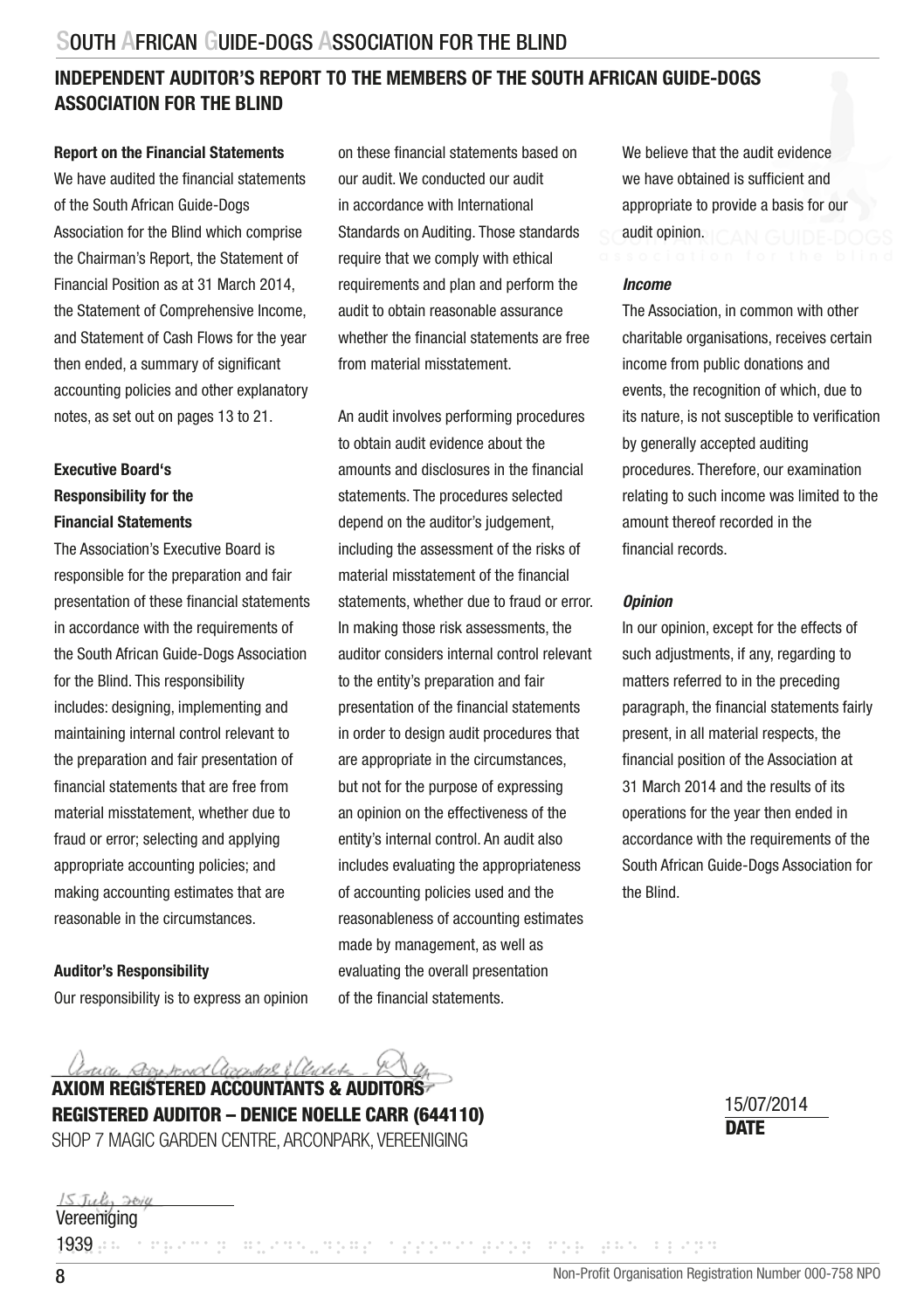# STATEMENT OF COMPREHENSIVE INCOME FOR THE YEAR ENDED 31 MARCH 2014

|                                                     | 2014        | 2013          |
|-----------------------------------------------------|-------------|---------------|
| <b>MEMBERSHIP</b>                                   | 223         | 349           |
| Annual                                              | 172         | 301           |
| Life                                                | 51          | 48            |
| SOU1                                                |             |               |
| 0 s s o                                             | R           | R             |
| <b>SUBSCRIPTIONS</b>                                | 17.719      | 30,395        |
| <b>OTHER INCOME</b>                                 | 16,882,568  | 13,623,763    |
| Fundraising from donations                          | 10,185,296  | 8,029,621     |
| Fundraising from events                             | 1,002,233   | 1,394,613     |
| College of Orientation and Mobility Training income | 136,374     | 94,252        |
| Donation National Lottery                           |             |               |
| Sale of dogs                                        | 12,613      | 30,520        |
| Trading activities                                  | 193,872     | 145,730       |
| Dividend revenue                                    | 2,515,497   | 1,331,556     |
| Interest received                                   | 2,055,697   | 2,411,576     |
| Rental income                                       | 205,854     | 185,895       |
| Sundry income                                       | 575,132     |               |
| <b>EXPENDITURE</b>                                  | 20,769,873  | 18,796,835    |
| Depreciation, amortisation and impairments          | 356,158     | 502,110       |
| Fundraising expenses                                | 2,044,802   | 1,678,574     |
| Administration expenses                             | 5,742,538   | 4,961,285     |
| Fleet expenses                                      | 451,386     | 461,682       |
| Kennel expenses                                     | 2,821,517   | 2,795,062     |
| Training Centre Johannesburg expenses               | 3,651,256   | 3,484,200     |
| Training Centre Cape Town expenses                  | 968,106     | 910,199       |
| House & Grounds Johannesburg expenses               | 943,910     | 923,798       |
| House & Grounds Cape Town expenses                  | 454,642     | 375,790       |
| College of Orientation and Mobility Johannesburg    | 3,223,121   | 2,699,864     |
| Loss on disposal of assets                          | 112,437     | 4,271         |
| <b>OPERATING LOSS FOR THE YEAR</b>                  | (3,869,586) | (5, 142, 677) |
| Finance costs                                       | (9)         | (4,019)       |
|                                                     |             |               |
| (LOSS) / PROFIT FOR THE YEAR                        | (3,869,595) | (5, 146, 696) |
| OTHER COMPREHENSIVE INCOME                          | 5,239,567   | 4,966,191     |
| Bequests received                                   | 5,109,567   | 4,946,191     |
| <b>Contribution from SAGA Trust</b>                 | 130,000     | 20,000        |
| NET SURPLUS/(DEFICIT) FOR THE YEAR                  | 1,369,972   | (180, 505)    |
|                                                     |             |               |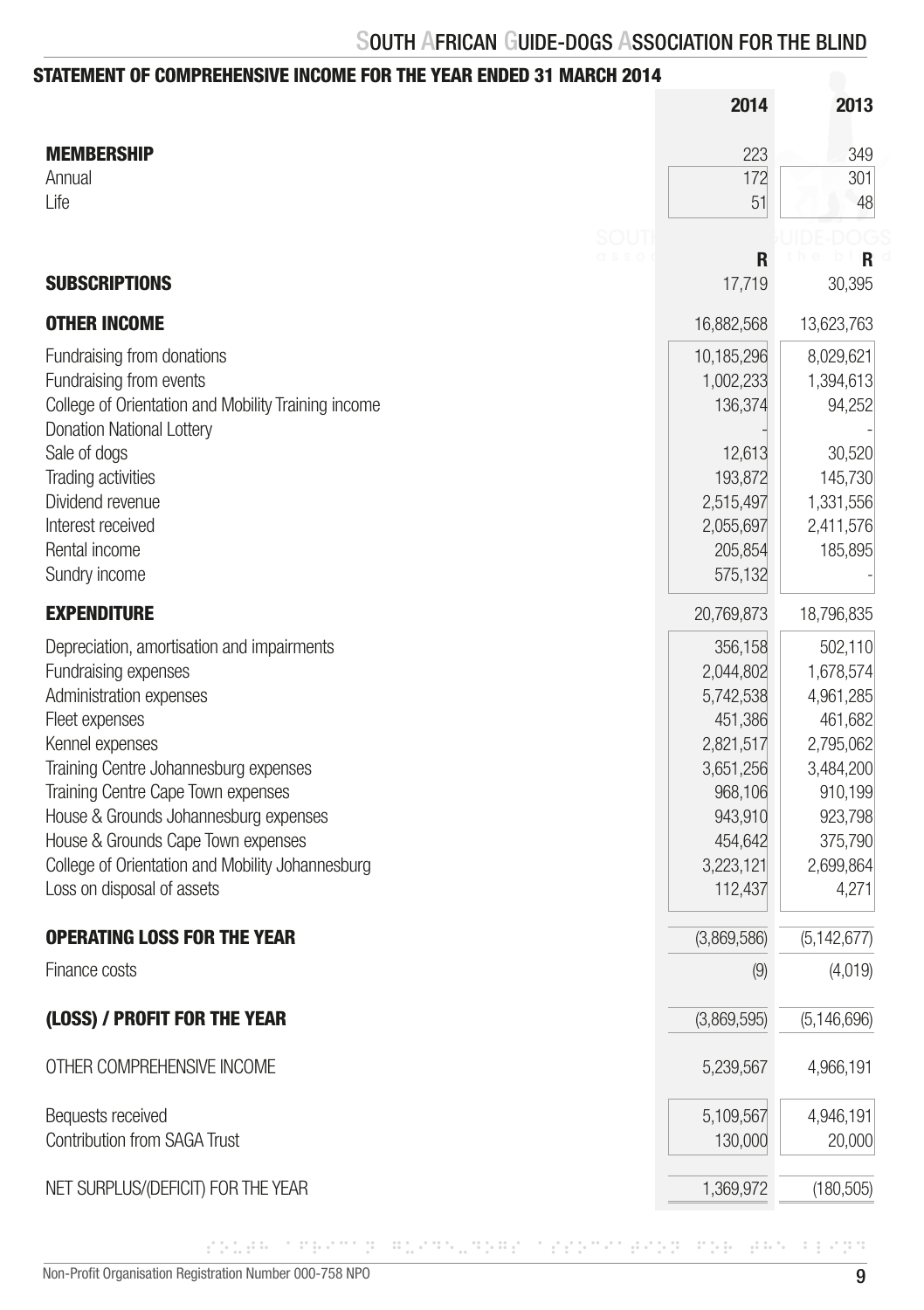# STATEMENT OF FINANCIAL POSITION AT 31 MARCH 2014

|                                                                        | <b>Notes</b> | 2014<br>R                       | 2013<br>R                     |
|------------------------------------------------------------------------|--------------|---------------------------------|-------------------------------|
| <b>ASSETS</b>                                                          |              |                                 |                               |
| <b>Non-current assets</b>                                              |              | 98,490,274                      | 94,053,235                    |
| Financial assets<br>Property, plant and equipment<br>Intangible assets | 10<br>8<br>9 | 82,904,536<br>15,585,738        | 78,751,193<br>15,302,042      |
| <b>Current assets</b>                                                  |              | 2,124,945                       | 1,540,501                     |
| Inventories<br>Trade and other receivables<br>Cash and bank            | 11           | 171,800<br>791,585<br>1,161,560 | 119,363<br>484,902<br>936,236 |
| <b>TOTAL ASSETS</b>                                                    |              | 100,615,219                     | 95,593,736                    |
| <b>EQUITY AND LIABILITIES</b>                                          |              |                                 |                               |
| <b>Capital and reserves</b>                                            |              | 99,326,629                      | 94,358,812                    |
| <b>Accumulated funds</b><br>Revaluation of investment                  |              | 76,792,003<br>22,534,626        | 67,266,334<br>27,092,478      |
| <b>Current liabilities</b>                                             |              |                                 |                               |
| Trade and other payables                                               | 12           | 1,288,590                       | 1,234,924                     |
| <b>TOTAL EQUITY AND LIABILITIES</b>                                    |              | 100,615,219                     | 95,593,736                    |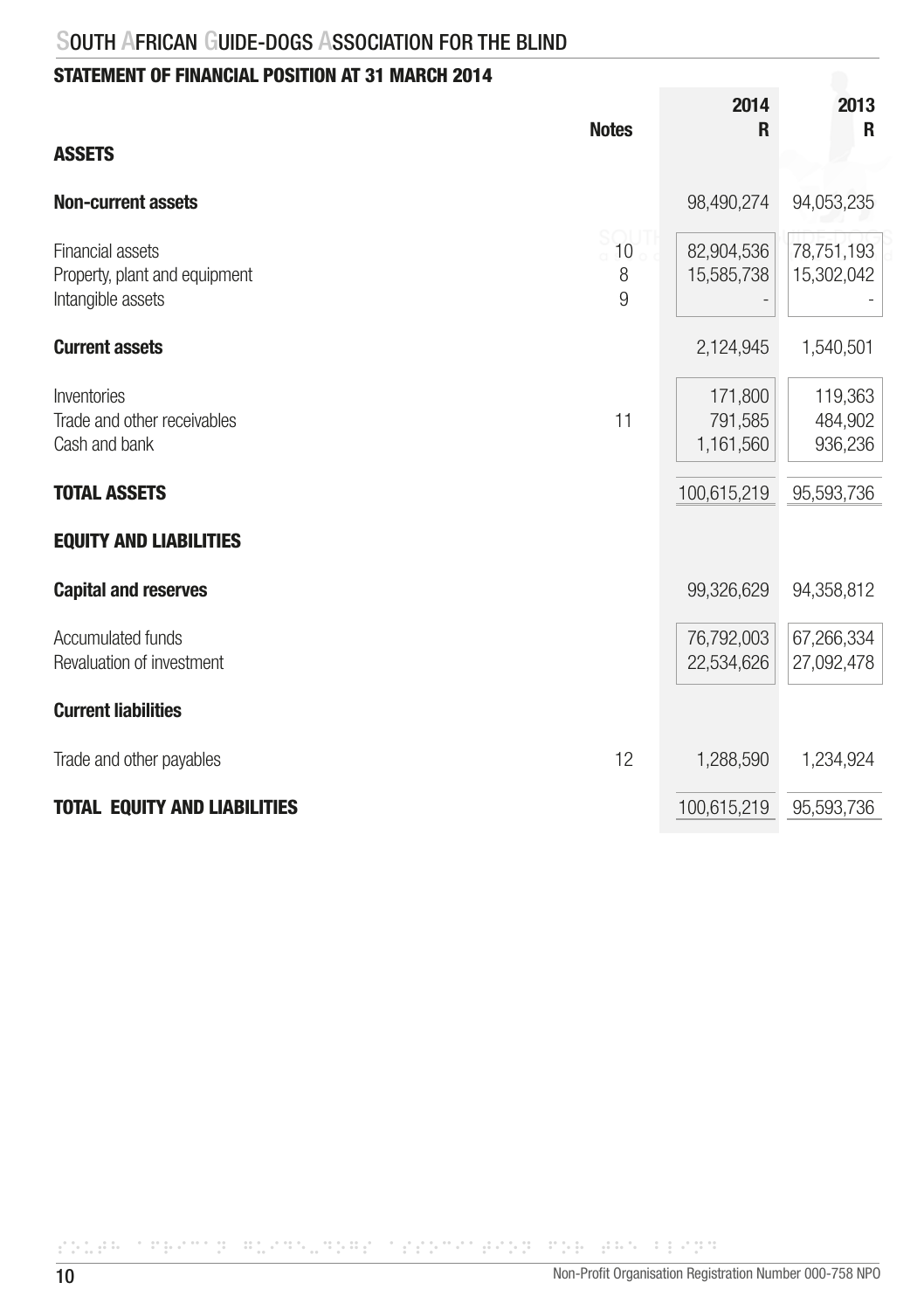| STATEMENT OF CHANGES IN EQUITY FOR THE YEAR ENDED 31 MARCH 2014 |                                    |                                          |                   |
|-----------------------------------------------------------------|------------------------------------|------------------------------------------|-------------------|
|                                                                 | <b>Accumulated</b><br>surplus<br>R | <b>Revaluation</b><br>of investment<br>R | <b>Total</b><br>R |
| Balance at 31 March 2011                                        | 61,641,272                         | 10,366,126                               | 72,007,398        |
| Net deficit for the year                                        | (2,433,365)                        |                                          | (2,433,365)       |
| Revaluation of investment                                       |                                    | 5,498,369                                | 5,498,369         |
| Bequests / Contributions for the year                           | 5,449,707                          |                                          | 5,449,707         |
| Property donations for the year                                 |                                    |                                          |                   |
| Net profit on disposal of financial assets                      | 426,591                            |                                          | 426,591           |
| Balance at 31 March 2012                                        | 65,084,205                         | 15,864,495                               | 80,948,700        |
| Net deficit for the year                                        | (5, 146, 696)                      |                                          | (5, 146, 696)     |
| Revaluation of investment                                       |                                    | 11,227,983                               | 11,227,983        |
| Bequests / Contributions for the year                           | 4,716,191                          |                                          | 4,716,191         |
| Property donations for the year                                 | 250,000                            |                                          | 250,000           |
| Net profit on disposal of financial assets                      | 2,362,634                          |                                          | 2,362,634         |
| Balance at 31 March 2013                                        | 67,266,334                         | 27,092,478                               | 94,358,812        |
| Net deficit for the year                                        | (3,869,593)                        |                                          | (3,869,593)       |
| Revaluation of investment                                       |                                    | (4,557,852)                              | (4, 557, 852)     |
| Bequests / Contributions for the year                           | 5,239,567                          |                                          | 5,239,567         |
| Property donations for the year                                 |                                    |                                          |                   |
| Net profit on disposal of financial assets                      | 8,155,695                          |                                          | 8,155,695         |
| Balance at 31 March 2014                                        | 76,792,003                         | 22,534,626                               | 99,326,629        |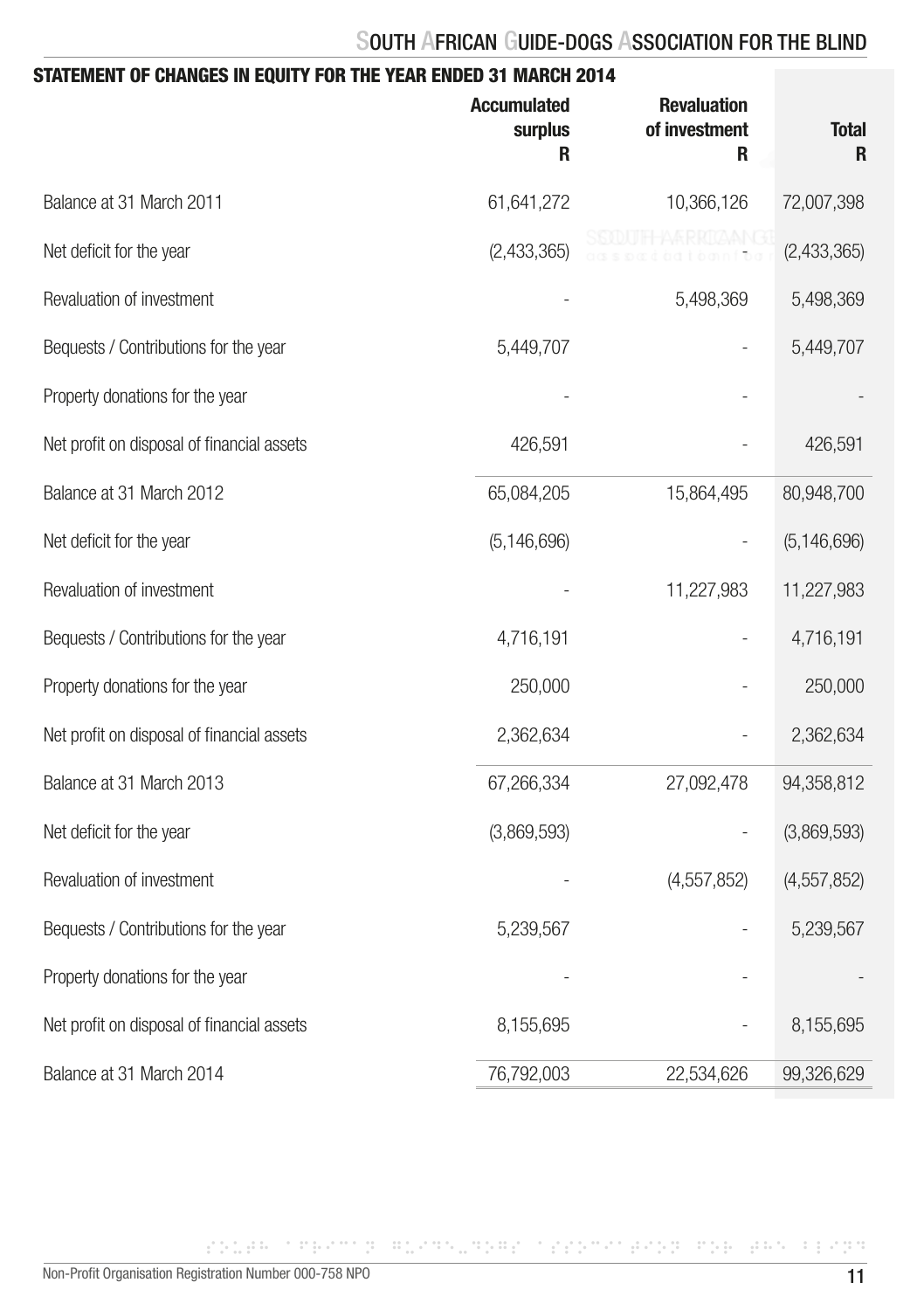# STATEMENT OF CASH FLOWS FOR THE YEAR ENDED 31 MARCH 2014

|                                                                                                                                                         | <b>Notes</b> | 2014<br>R                            | 2013<br>R                           |
|---------------------------------------------------------------------------------------------------------------------------------------------------------|--------------|--------------------------------------|-------------------------------------|
| <b>CASH FLOWS FROM OPERATING ACTIVITIES</b>                                                                                                             |              | 4,449,241                            | (2, 140, 660)                       |
| Cash generated by operations<br>Finance costs<br>Income from Investments                                                                                | 13.1         | (8,277,639)<br>(9)<br>12,726,889     | (8,242,407)<br>(4,019)<br>6,105,766 |
| CASH FLOWS FROM INVESTING ACTIVITIES                                                                                                                    |              | (9,463,484)                          | (2,441,311)                         |
| Additions to fixed assets<br>Additions to Intangible assets<br>Decrease / (Increase) in financial assets<br>Proceeds on disposal of plant and equipment |              | (984, 804)<br>(8,711,193)<br>232,513 | (502, 724)<br>(1,945,522)<br>6,935  |
| CASH FLOWS FROM FINANCING ACTIVITIES                                                                                                                    |              | 5,239,567                            | 4,966,191                           |
| Bequests / Contributions received during the year<br>Property donations received for the year                                                           |              | 5,239,567                            | 4,716,191<br>250,000                |
| NET INCREASE/(DECREASE) IN CASH AND CASH EQUIVALENTS                                                                                                    |              | 225,324                              | 384,220                             |
| CASH AND CASH EQUIVALENTS AT THE BEGINNING OF THE YEAR                                                                                                  |              | 936,236                              | 552,016                             |
| CASH AND CASH EQUIVALENTS AT THE END OF THE YEAR                                                                                                        |              | 1,161,560                            | 936,236                             |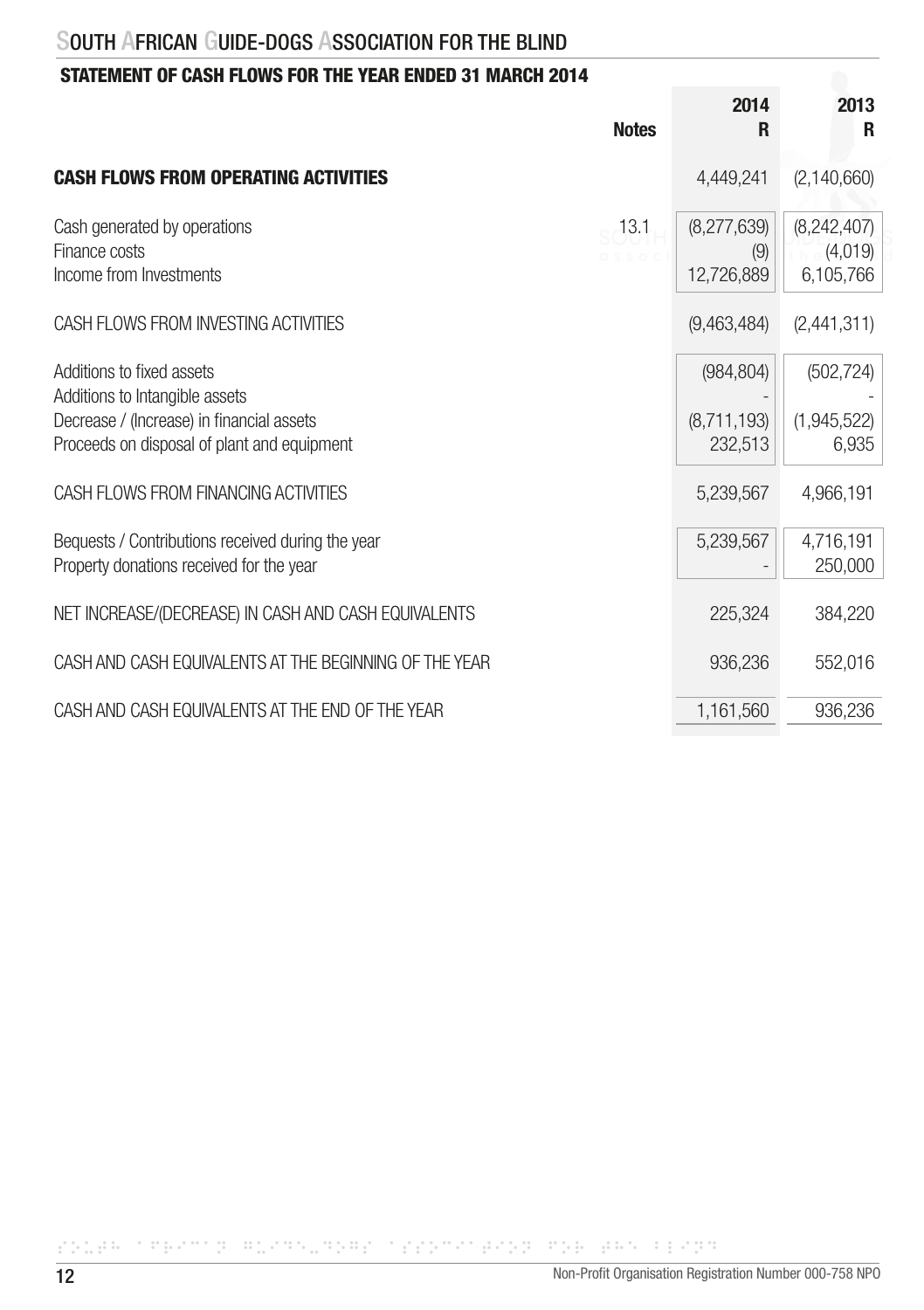## NOTES TO THE FINANCIAL STATEMENTS FOR THE YEAR ENDED 31 MARCH 2014

# 1. ACCOUNTING POLICIES

 The annual financial statements, as set out on pages 2 - 12 are prepared on the historical cost basis with the exception of investments as detailed in note 1.4 and incorporate the following principal accounting policies which are consistent with those applied in the previous year.

The financial statements are prepared on the going concern basis.

#### 1.1 Financial instruments

#### *Initial recognition*

 The Association classifies financial instruments, or their component parts, on initial recognition as a financial asset, a financial liability or an equity instrument in accordance with the substance of the contractual arrangement.

 Financial assets and financial liabilities are recognised on the Association's statement of financial position when the Association becomes party to the contractual provisions of the instrument.

#### *Financial assets*

The Association classifies its financial assets into the following categories:

- held-to-maturity financial assets;
- available-for-sale financial assets; and
- financial assets at fair value through profit and loss.

 The classification is dependent on the purpose for which the financial asset is acquired. Management determines the classification of its financial assets at the time of the initial recognition and re-evaluates such designation at least at each reporting date.

 Financial assets are recognised on transaction date when the Association becomes a party to the contracts and thus obtains rights to receive economic benefits and are derecognised when these rights no longer exist. Financial assets are stated initially on transaction date at fair value including transaction costs.

 Held-to-maturity financial assets are subsequently stated at amortised cost using the effective interest rate method. Available-for-sale financial assets are subsequently stated at fair value at the reporting date.

 Unrealised gains and losses arising from revaluation of available-for-sale financial assets are recognised as other comprehensive income and included in the investment fair value reserve. On disposal or impairment of available-for-sale financial assets, cumulative unrealised gains and losses previously recognised in other comprehensive income are included respectively in determining the profit or loss on disposal of, or impairment charge relating to, that financial asset, which is recognised in the income statement.

 Financial assets at fair value through profit and loss are financial assets held for trading. A financial asset is classified in this category if acquired principally for the purpose of selling in the short-term. Assets in this category are classified as current assets.

#### *Financial liabilities*

 Debt, which constitutes a financial liability, includes short-term and long-term debt. Debt is initially recognised at fair value, net of transaction costs incurred and is subsequently stated at amortised cost.

 Debt is classified as short-term unless the entity has an unconditional right to defer settlement of the liability for at least twelve months after the reporting date. Debt is derecognised when the obligation in the contract is discharged, cancelled or has expired. Premiums or discounts arising from the difference between the fair value of debt raised and the amount repayable at maturity date are charged to the income statement as finance expenses based on the effective interest rate method.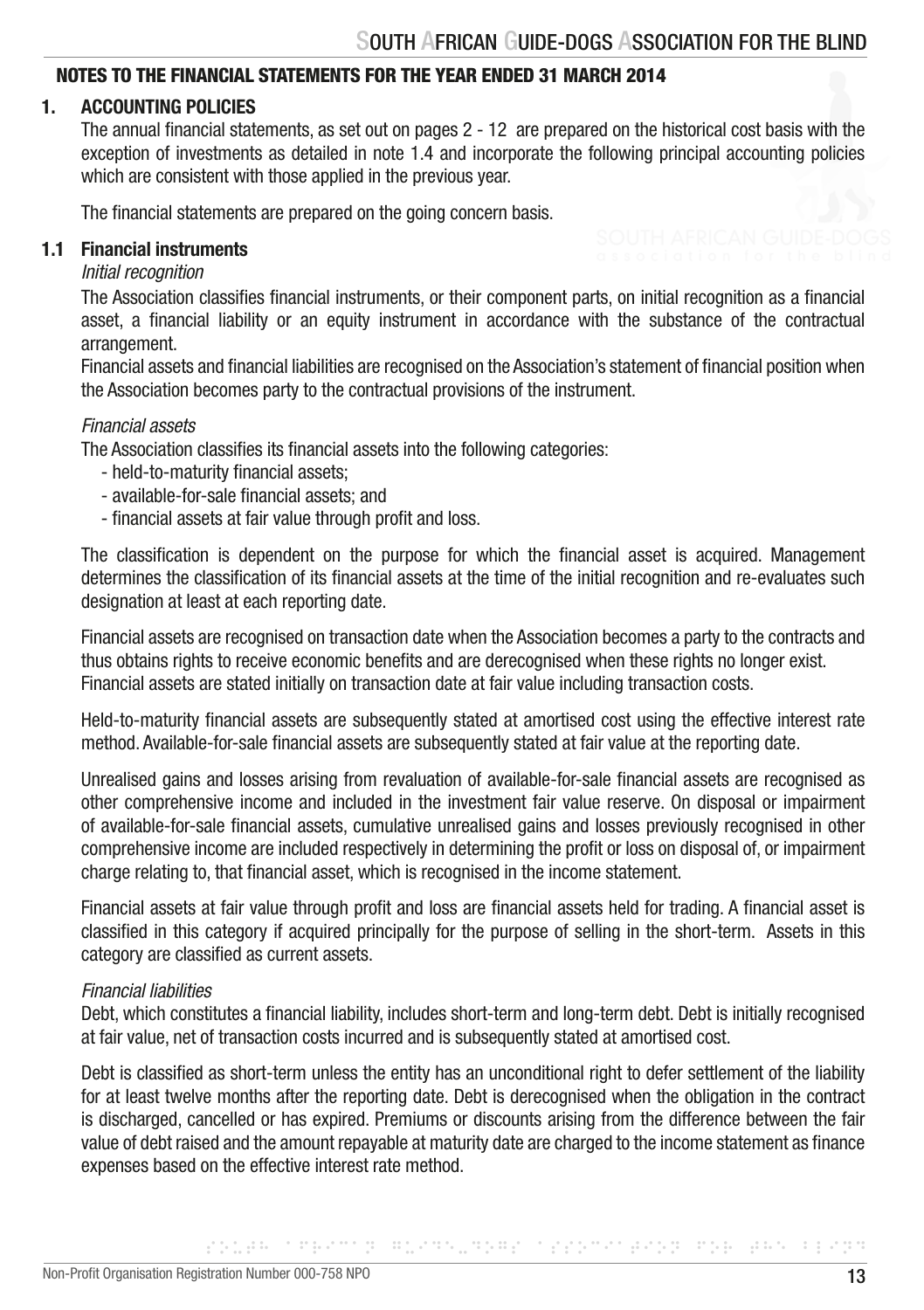## 1.2 Property and equipment

Equipment is stated at cost less accumulated depreciation and any impairment in value. Depreciation is calculated on a straight line basis over the estimated useful life of the asset as follows:

 10% Vehicles 20% Furniture & Fittings 12,5% Software 12,5% Computer Equipment 16,67% Equipment 10% College of Orientation Library Land and buildings are not depreciated nor subject to impairment and are stated at cost or bequeathed value.

 The carrying values of assets are reviewed for impairment when events or changes in circumstances indicate that the carrying value may not be recoverable. If any such indication exists and where the carrying values exceed the estimated recoverable amount, the assets or cash-generating units are written down to their recoverable amount.

 An item of equipment is derecognised upon disposal or when no future economic benefits are expected to arise from the continued use of the asset. Any gain or loss arising on derecognition of the asset (calculated as the difference between the net disposal proceeds and the carrying amount of the item) is included in the statement of comprehensive income in the year the item is derecognised.

### 1.3 Intangible assets

### *Non-integrated computer software*

 Acquired computer software databases are capitalised on the basis of the costs incurred to acquire and bring to use the specific software. These costs are amortised over their useful lives.

 Costs associated with the developing or maintaining of computer software programmes are recognised as an expense as incurred. Costs that are directly associated with the development of identifiable and unique software products controlled by the Association – and that will probably generate economic benefits exceeding costs beyond one year – are recognised as intangible assets.

 Computer software development costs recognised as assets are amortised over their estimated useful lives, typically not exceeding ten years.

### *Impairment of intangible assets excluding goodwill*

 At each statement of financial position date, the Association reviews the carrying amounts of intangible assets to determine whether there is any indication that those assets have suffered an impairment loss.

 If any such indication exists, the recoverable amount of the asset is estimated in order to determine the extent of the impairment loss (if any). In order to ensure completeness of the impairment assessment of individual assets, all intangible assets are allocated to the cash-generating units to which they belong.

An impairment assessment is then undertaken on the individual cash-generating units.

Recoverable amount is defined as the higher of fair value less cost to sell and value-in-use. In assessing value in-use, the estimated future cash flows are discounted at their present value using a pre-tax discount rate that reflects current market assessments of the time value of money and the risks specific to the asset.

Where an impairment loss subsequently reverses, the carrying amount of the asset (cash-generating unit) is increased to the revised estimate of its recoverable amount, but so that the increased carrying amount does not exceed the carrying amount that would have been determined had no impairment loss been recognised for the asset (cash-generating unit) in prior years. A reversal of an impairment loss is recognised immediately in profit or loss, unless the relevant asset is carried at a revalued amount, in which case the reversal is treated as a revaluation increase.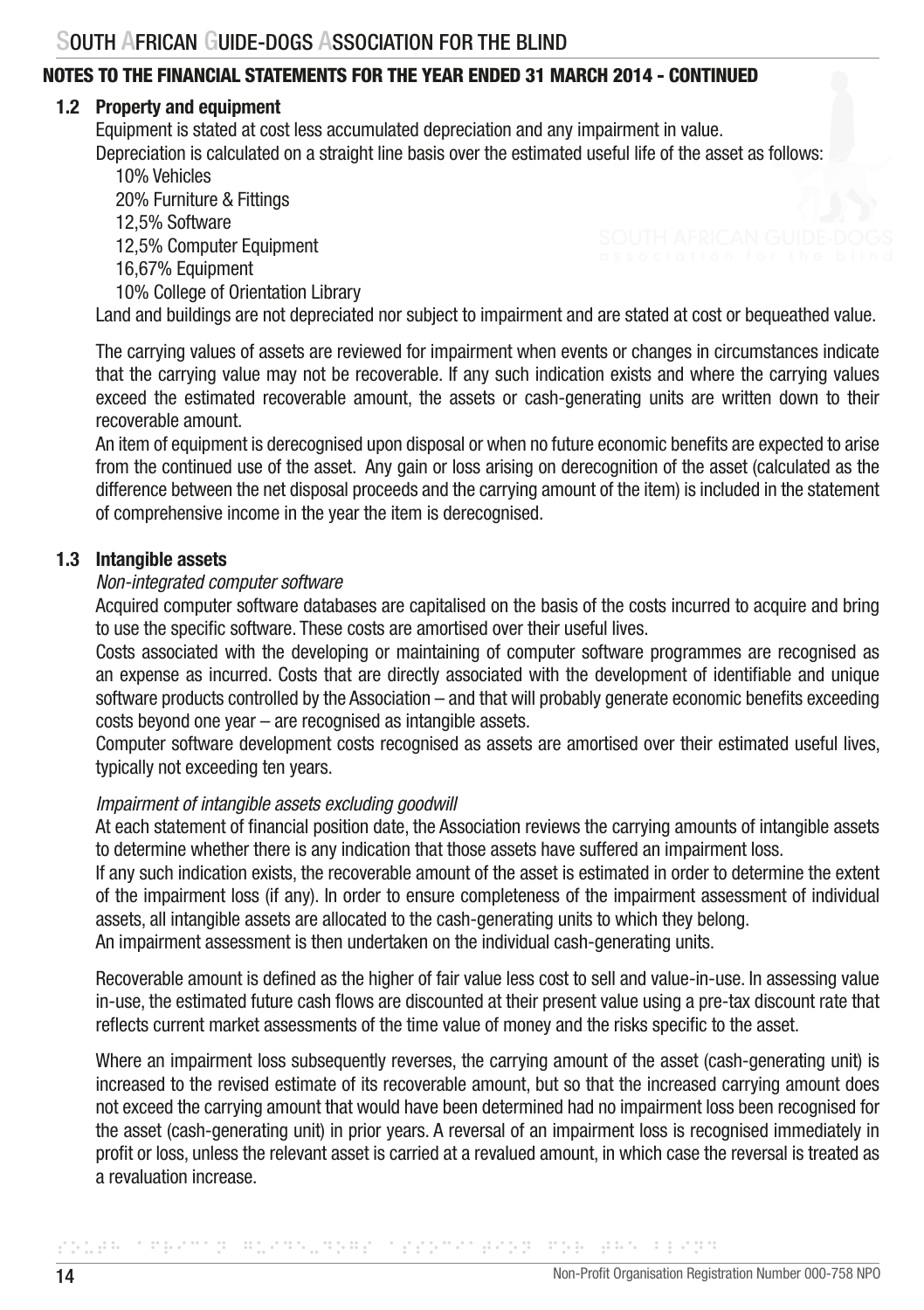## 1.4 Investments

 All investments are initially recognised at cost. Listed shares are recognised as available-for-sale, which are measured at fair value, with unrealised gains and losses recognised as a separate component of equity, until the investment is sold. Fair value of investments are determined by reference to JSE quoted market bid prices.

#### 1.5 Accumulated funds

All income and expenditure of a revenue nature is accounted for in the statement of comprehensive income.

 Certain income is received for specific purposes and, where such income has not been fully utilised during the year, amounts representing the unutilised portions are transferred to the appropriate funds.

#### 1.6 Employee Benefits

#### *Post-retirement benefits*

Post-retirement benefits are made up of those obligations which the Association has towards current employees.

#### *Defined contribution plans*

 Contributions in respect of defined contribution plans are recognised as an expense in the year to which they relate.

# 1.7 Provisions

 Provisions are recognised where the Association has a present legal or constructive obligation as a result of a past event, a reliable estimate of the obligation can be made and it is probable that an outflow of resources embodying economic benefits will be required to settle the obligation.

 Long-term provisions are determined by discounting the expected future cash flows to their present value. The increase in discounted long-term provisions as a result of the passage of time is recognised as a finance expense in the statement of comprehensive income.

#### 1.8 Revenue

 *Donations,* Sponsorships, Course Fees and Subscriptions Revenue from donations, sponsorships, course fees and subscriptions are recognized when cash is received.

 *Interest and Dividends* Interest is recognized on the accrual basis. Dividends are recognized when these are received.

#### *Profit and loss on disposal of financial assets*

 On disposal of financial assests the profit and loss made is stated directly in equity under the statement of changes in equity.

### 1.9 Bequests

Bequests received are credited to accumulated funds.

#### 2. TAXATION

 The Association is an approved Public Benefit Organisation and is exempt from normal tax in terms of section 30 of the Income Tax Act.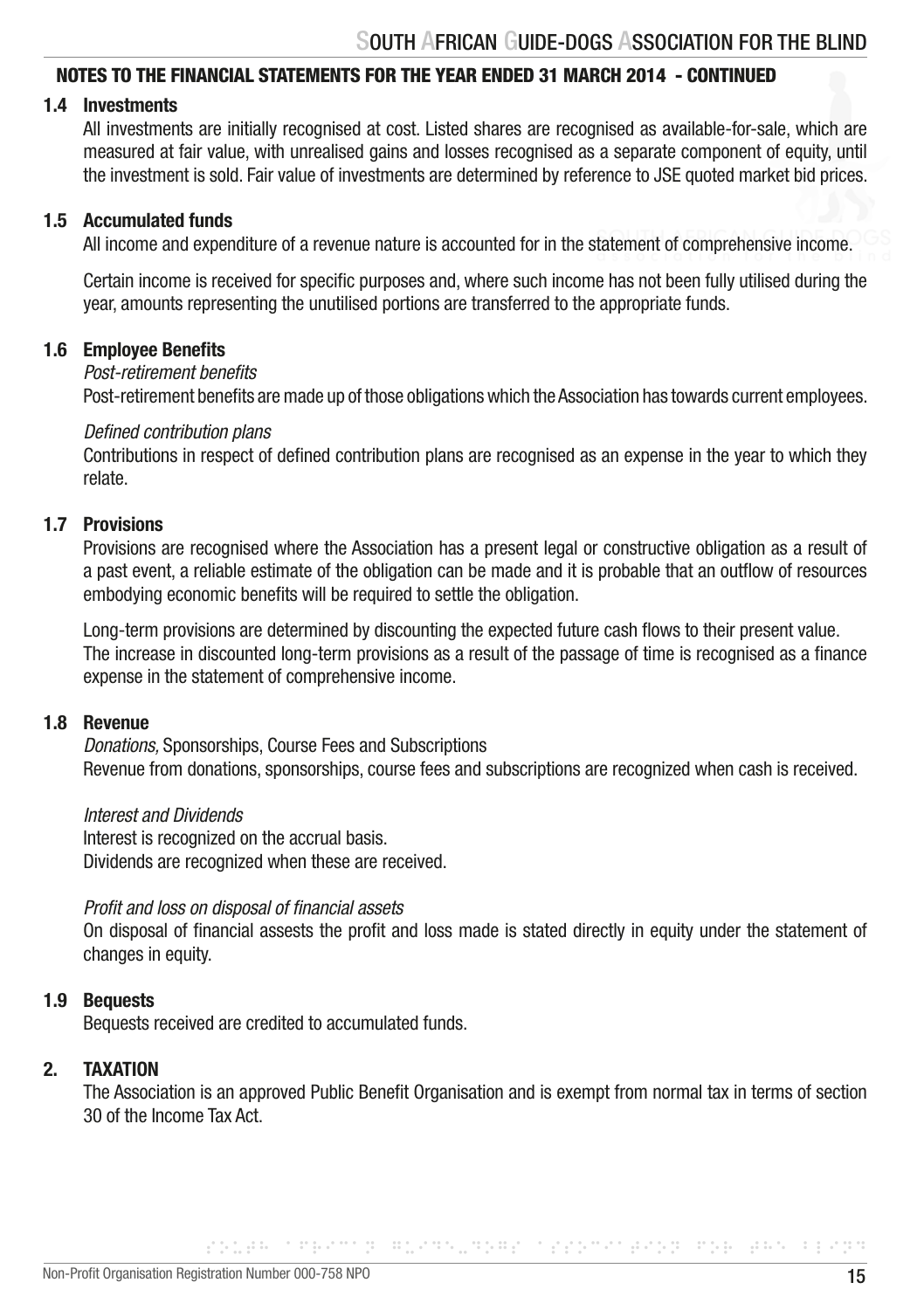# NOTES TO THE FINANCIAL STATEMENTS FOR THE YEAR ENDED 31 MARCH 2014 - CONTINUED

## 3. KEY ESTIMATES AND JUDGEMENTS

 Estimates and judgements are continually evaluated and are based on historical experience and other factors, including expectations of future events that are believed to be reasonable under the circumstances.

 The Association makes estimates and assumptions concerning the future. The resulting accounting estimates will, by definition, seldom equal the related actual results. The estimates and assumptions that have a significant risk of causing a material adjustment to the carrying amounts of assets and liabilities within the next financial year are discussed below:

- Depreciation is influenced by useful life and residual value estimations. Any change in Management's estimates of residual values and useful lives would impact the depreciation charge.
- Estimates made in determining the probability of future taxable income, thereby justifying the recognition of deferred tax assets.

#### 4. DEFINITIONS

# 4.1 Cash and cash equivalents

 The cash and cash equivalents amounts disclosed in the cash flow statement comprise cash on hand, deposits held on call with banks and highly liquid investments that are readily convertible to known amounts of cash and are subject to insignificant changes in value.

### 4.2 Financial instruments

#### 4.2.1 Financial asset

 Cash or cash equivalents, a right to receive cash, an equity instrument or a right to exchange a financial instrument under favourable conditions.

### 4.2.2 Financial liability

 A contractual obligation to pay cash or transfer other benefits or an obligation to exchange a financial instrument under unfavourable conditions. This includes debt.

#### 4.2.3 Loans and receivables

A financial asset with fixed or determinable repayments that are not quoted in an active market, other than:

- a derivative instrument; or
- an available-for-sale financial asset.

## 4.2.4 Available-for-sale financial asset

 A financial asset that has been designated as available-for-sale or a financial asset other than those classified as loans and receivables, held-to-maturity investments or derivative instruments. An investment intended to be held for an indefinite period of time, which may be sold in response to needs for liquidity or changes in interest rates, is classified as a non-current available-for-sale financial asset.

## 4.2.5 Transaction date

The date an entity commits itself to purchase or sell a financial instrument.

#### 4.2.6 Effective interest rate

 The derived rate that discounts the expected future cash flows to the current net carrying amount of the financial asset or financial liability.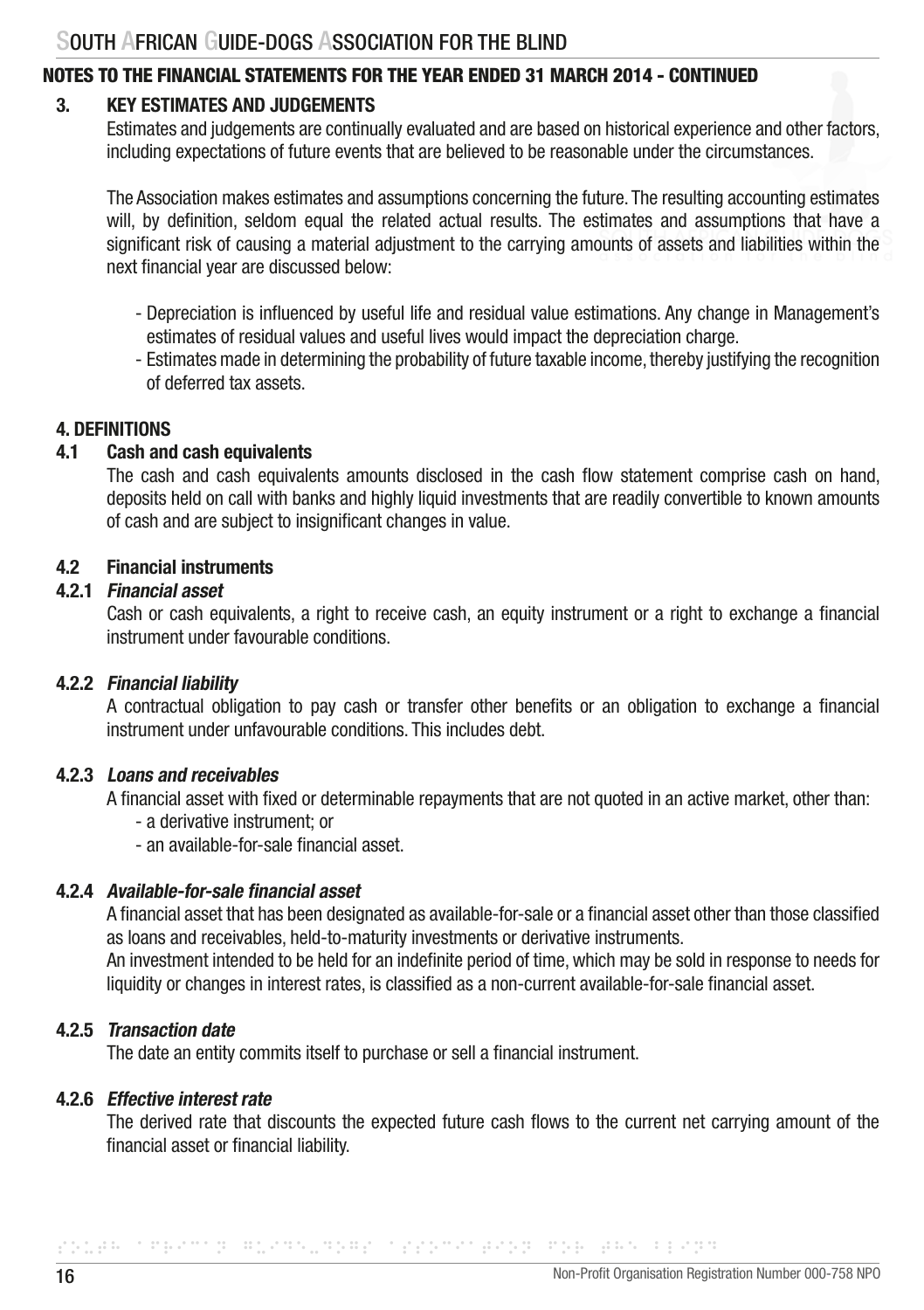|                                                                                                                                                                                                                         | 2014<br>R                                                      | 2013<br>R                                                   |
|-------------------------------------------------------------------------------------------------------------------------------------------------------------------------------------------------------------------------|----------------------------------------------------------------|-------------------------------------------------------------|
| <b>5. REVENUE</b>                                                                                                                                                                                                       |                                                                |                                                             |
| Total revenue comprises:<br>sout<br>- Donations and Sponsorships<br>- Subscriptions<br>- Income from investments<br>- Fundraising and other                                                                             | 10,185,296<br>17,719<br>12,726,889<br>1,589,719                | 8,029,621<br>30,395<br>6,105,766<br>1,851,010               |
| <b>6. INCOME FROM INVESTMENTS</b>                                                                                                                                                                                       |                                                                |                                                             |
| Dividends - listed shares<br>Interest<br>Loss on sale of investments<br>Profit on sale of investments                                                                                                                   | 2,515,497<br>2,055,697<br>(99, 298)<br>8,254,993<br>12,726,889 | 1,331,556<br>2,411,576<br>(5,609)<br>2,368,243<br>6,105,766 |
| <b>7. OPERATING COSTS</b>                                                                                                                                                                                               |                                                                |                                                             |
| Operating costs include:<br>Audit fees<br>- Current year<br>- Accounting Fees<br>- Other Expenses                                                                                                                       | 46,240<br>39,280<br>3,780<br>3,180                             | 45,250<br>39,000<br>2,280<br>3,970                          |
| Key Management - Salary (excl employer contributions)<br>- Number of key manangement employed during the year                                                                                                           | 3,608,148<br>6                                                 | 2,147,220<br>4                                              |
| - Furniture and fittings<br>Depreciation<br>- Motor vehicles<br>- Equipment<br>- Computers<br>- Software<br>- College of Orientation Library                                                                            | 43,646<br>156,550<br>79,483<br>63,851<br>7,588<br>5,041        | 35,594<br>157,067<br>64,497<br>55,718<br>19,574<br>4,993    |
| <b>Staff Costs</b><br>- Salaries and wages (excl Key Management)<br>- Contributions to retirements funds<br>- Medical aid contributions<br>- Average number of employees employed during the year (excl Key Management) | 8,886,356<br>1,028,655<br>885,582<br>54                        | 10,656,266<br>986,997<br>844,853<br>57                      |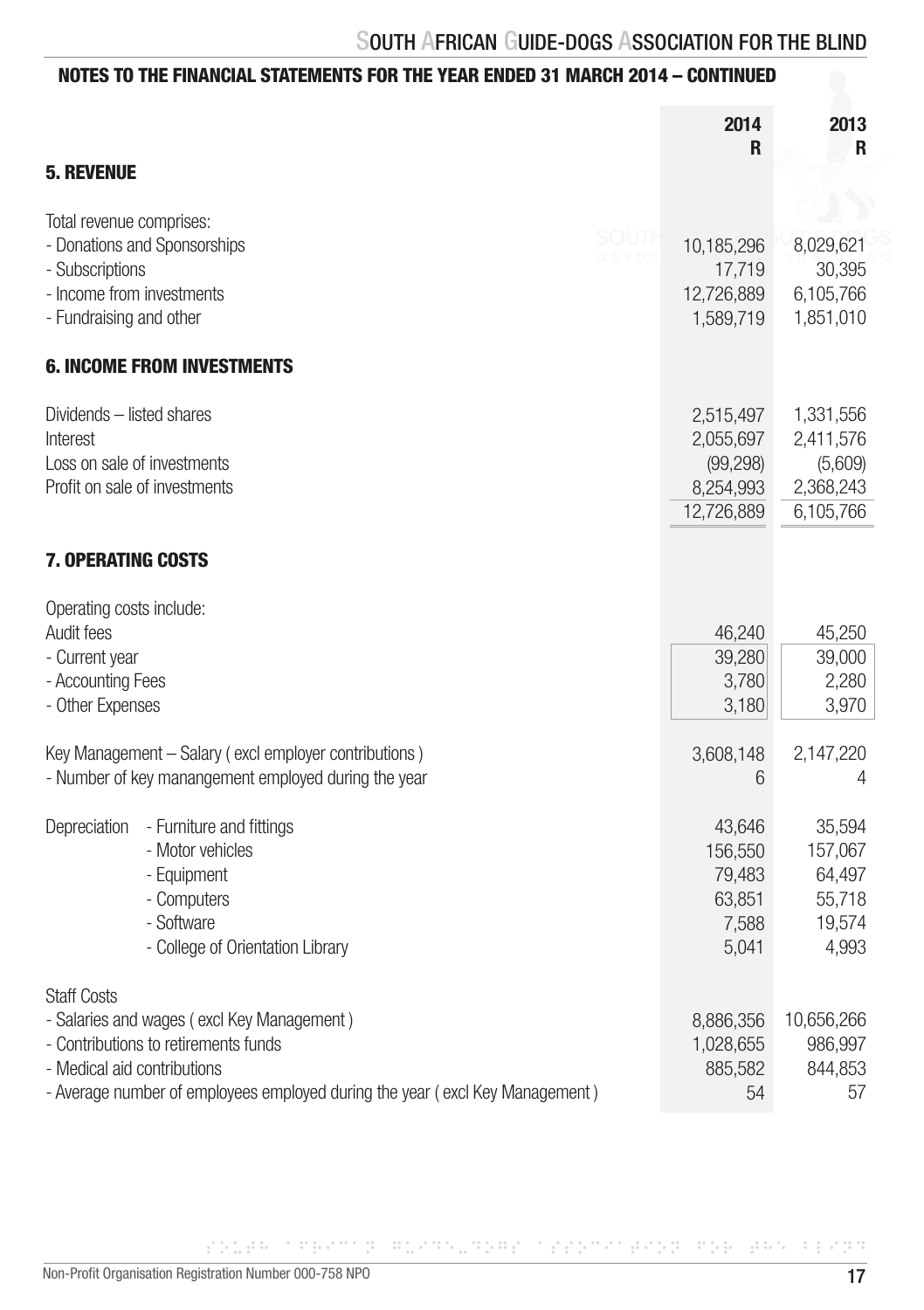# 8. PROPERTY, PLANT AND EQUIPMENT

|            | 2014                |                 |            | 2013                |                 |
|------------|---------------------|-----------------|------------|---------------------|-----------------|
| Cost       | <b>Accumulated</b>  | <b>Carrying</b> | Cost       | <b>Accumulated</b>  | <b>Carrying</b> |
|            | <b>Depreciation</b> | Value           |            | <b>Depreciation</b> | Value           |
| 12.445.414 | -                   | 12,445,414      | 12,522,975 |                     | 12,522,975      |
| 780,883    | (662, 692)          | 118,191         | 692,045    | (619,046)           | 72,999          |
| 3,181,071  | (944, 739)          | 2,236,332       | 2,915,428  | (922, 478)          | 1,992,950       |
| 640.511    | (272, 638)          | 367,873         | 426,031    | (206, 693)          | 219,338         |
| 601,526    | (246, 564)          | 354,962         | 651,781    | (240,574)           | 411,207         |
| 59.709     | (32, 229)           | 27,480          | 156.589    | (114, 543)          | 42,046          |
| 50,418     | (14, 932)           | 35,486          | 50,417     | (9,890)             | 40,527          |
| 17,759,532 | (2, 173, 794)       | 15,585,738      | 17,415,266 | (2, 113, 224)       | 15,302,042      |
|            |                     |                 |            |                     |                 |

# Reconciliation of property,

| plant and equipment                   |                | 2014                     |                  |                     |              |
|---------------------------------------|----------------|--------------------------|------------------|---------------------|--------------|
|                                       | <b>Opening</b> | <b>Additions</b>         | <b>Disposals</b> | <b>Depreciation</b> | <b>Total</b> |
|                                       | <b>Balance</b> |                          |                  |                     |              |
| Property                              | 12,522,975     | 22,439                   | (100,000)        |                     | 12,445,414   |
| <b>Furniture and fixtures</b>         | 72.999         | 88,838                   |                  | (43,646)            | 118,191      |
| Motor vehicles                        | 1,992,950      | 560,470                  | (160, 538)       | (156, 550)          | 2,236,332    |
| <b>Office Equipment</b>               | 219,338        | 245,544                  | (17,526)         | (79, 483)           | 367,873      |
| <b>IT Equipment</b>                   | 411,207        | 67,513                   | (59, 907)        | (63, 851)           | 354,962      |
| Computer software                     | 42,046         | $\overline{\phantom{a}}$ | (6,978)          | (7,588)             | 27,480       |
| <b>College of Orientation Library</b> | 40,527         | $\overline{\phantom{a}}$ |                  | (5,041)             | 35,486       |
|                                       | 15,302,042     | 984,804                  | (344, 949)       | (356, 159)          | 15,585,738   |

# Reconciliation of property,<br>nlopt and equipment

| plant and equipment                   |                | 2013             |                  |                     |              |
|---------------------------------------|----------------|------------------|------------------|---------------------|--------------|
|                                       | <b>Opening</b> | <b>Additions</b> | <b>Disposals</b> | <b>Depreciation</b> | <b>Total</b> |
|                                       | <b>Balance</b> |                  |                  |                     |              |
| Property                              | 12,260,648     | 262,327          | ٠                |                     | 12,522,975   |
| <b>Furniture and fixtures</b>         | 100,428        | 8,165            | ٠                | (35,594)            | 72,999       |
| Motor vehicles                        | 2,150,017      | -                | ۰                | (157,067)           | 1,992,950    |
| <b>Office Equipment</b>               | 262,733        | 21,102           |                  | (64, 497)           | 219,338      |
| <b>IT Equipment</b>                   | 262,351        | 209,682          | (5, 108)         | (55,718)            | 411,207      |
| Computer software                     | 67,718         |                  | (6,098)          | (19,574)            | 42,046       |
| <b>College of Orientation Library</b> | 44.072         | 1,448            |                  | (4,993)             | 40,527       |
|                                       | 15.147.967     | 502.724          | (11, 206)        | (337, 443)          | 15,302,042   |

#### DETAILS OF PROPERTY

| $\mathbf{1}$ . | Portion 126 of Rietfontein, Sandton                                  | 54408/83        |
|----------------|----------------------------------------------------------------------|-----------------|
| 2.             | Erf 47 - 6th Avenue, Orange Grove                                    | T6569/1999      |
| 3.             | 89 Belvedere Road, Claremont                                         | T93012/2005     |
| 4              | 85 Belvedere Road, Claremont                                         | T00094572/2007  |
| 5              | Unit 1 Wendy Flat, 132 Relly Street, Sunnyside, Pretoria             | T000067182/2011 |
|                | (Subject to Usufruct in favour of Mr WS Burnley: ID 350728 5038 080) |                 |

Fair value of Land and Buildings is estimated by the municipality at R11,781,000 (31 March 2014 )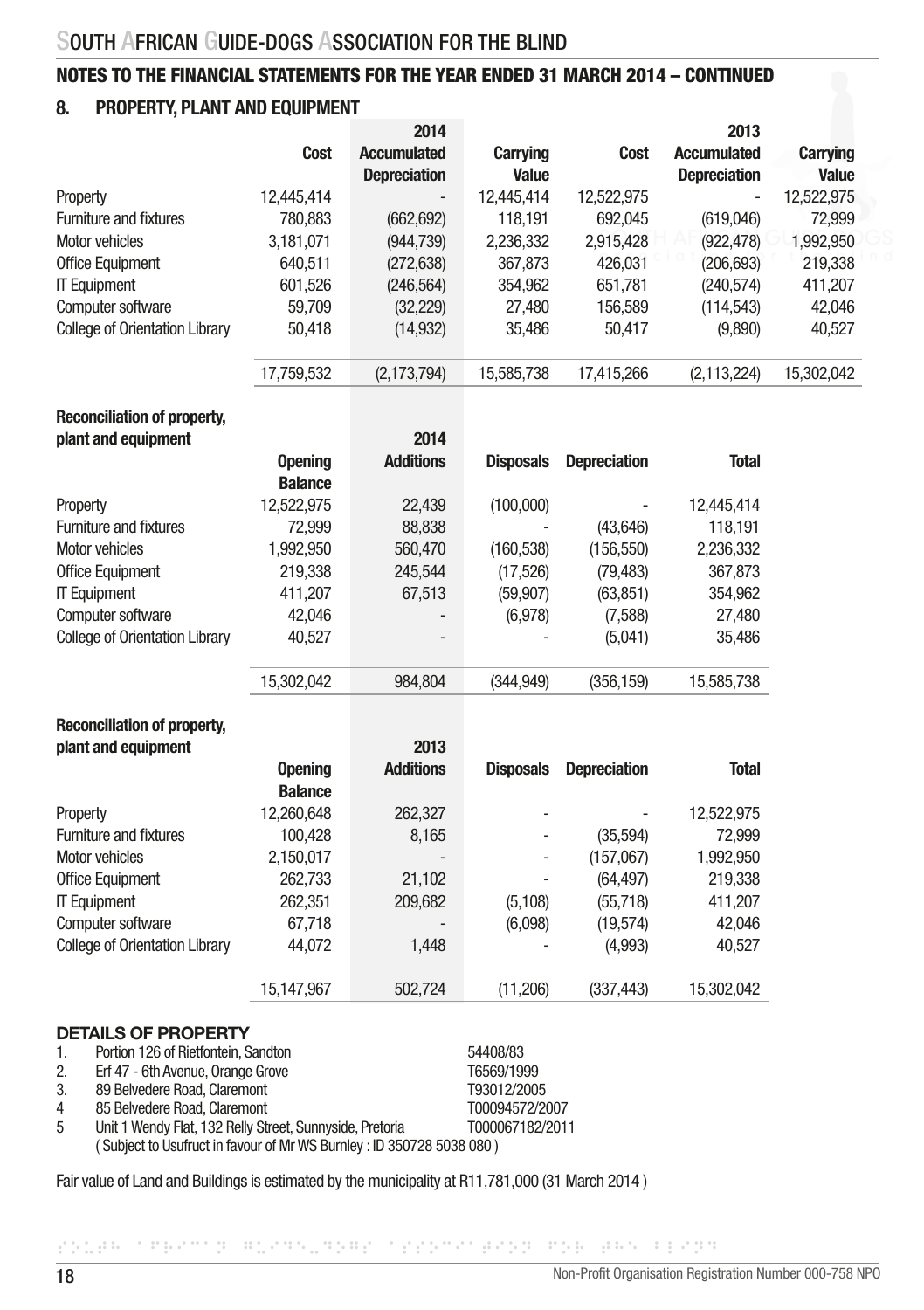# 9. INTANGIBLE ASSETS

|                                                                    | 2014           |           |              |              | 2013           |
|--------------------------------------------------------------------|----------------|-----------|--------------|--------------|----------------|
| Cost                                                               | Accumulated    | Carrying  | Cost         | Accumulated  | Carrying       |
|                                                                    | Depreciation   | Value     |              | Depreciation | Value          |
| Computer software, internally generated                            |                |           | 249,937      | (249, 937)   |                |
| <b>Reconciliation of intangible assets</b>                         |                |           | 2014         |              |                |
|                                                                    | Opening        | Additions | Amortisation |              | Total          |
|                                                                    | <b>Balance</b> |           |              |              |                |
| Computer software, internally generated                            |                |           |              |              |                |
| <b>Reconciliation of intangible assets</b>                         |                |           | 2013         |              |                |
|                                                                    | Opening        | Additions | Amortisation |              | Total          |
|                                                                    | Balance        |           |              |              |                |
| Computer software, internally generated                            | 164,670        |           | (164, 670)   |              |                |
| 10. FINANCIAL ASSETS (AVAILABLE-FOR-SALE)                          |                |           |              | 2014         | 2013           |
|                                                                    |                |           |              | R            | R              |
| Nedbank Private Wealth Securities Managed Portfolio                |                |           |              | 74,561,266   | 73,938,652     |
| <b>Funds on Call</b>                                               |                |           |              | 8,343,270    | 4,812,541      |
|                                                                    |                |           |              | 82,904,536   | 78,751,193     |
| Opening balance                                                    |                |           |              | 78,751,193   | 65,577,688     |
| Interest received                                                  |                |           |              | 2,055,697    | 2,411,576      |
| Dividends received                                                 |                |           |              | 2,515,497    | 1,331,556      |
| <b>Brokerage fees</b>                                              |                |           |              | (668, 996)   | (595, 465)     |
| Capital (Redeemed)/Introduced                                      |                |           |              | (8,527,165)  | (11, 473, 546) |
| <b>Shares Purchased</b>                                            |                |           |              | 11,792,693   | 12,461,190     |
| <b>Shares Sold</b>                                                 |                |           |              | (6,612,227)  | (4,552,423)    |
| Profit on sale of shares                                           |                |           |              | 8,155,695    | 2,362,634      |
| Adjust to fair value - prior year reversal                         |                |           |              | (27,092,477) | (15,864,494)   |
| Adjust to fair value - current year                                |                |           |              | 22,534,625   | 27,092,477     |
|                                                                    |                |           |              | 82,904,536   | 78,751,193     |
| <b>11. TRADE AND OTHER RECEIVABLES</b>                             |                |           |              |              |                |
| SARS - Vat                                                         |                |           |              | 60,053       | 111,400        |
| Prepayments                                                        |                |           |              | 122,539      | 254,661        |
| Sundry debtors                                                     |                |           |              | 601,205      | 114,036        |
| <b>Deposits</b>                                                    |                |           |              | 7,789        | 4,805          |
|                                                                    |                |           |              | 791,586      | 484,902        |
| <b>Maturity profile</b>                                            |                |           |              |              |                |
| Within one year                                                    |                |           |              | 481,732      | 480,097        |
| More than two years                                                |                |           |              | 309,854      | 4,805          |
|                                                                    |                |           |              | 791,586      | 484,902        |
| والماجر والمستحدث ويستطلعوا والمستقبل والمستقلة والمستحدث والمتلحظ |                |           |              |              |                |

Fair value of trade and other receivables

The carrying value approximates the fair value because of the short period to maturity of these instruments.

#### **Collateral**

The Association holds no collateral over trade and other receivables.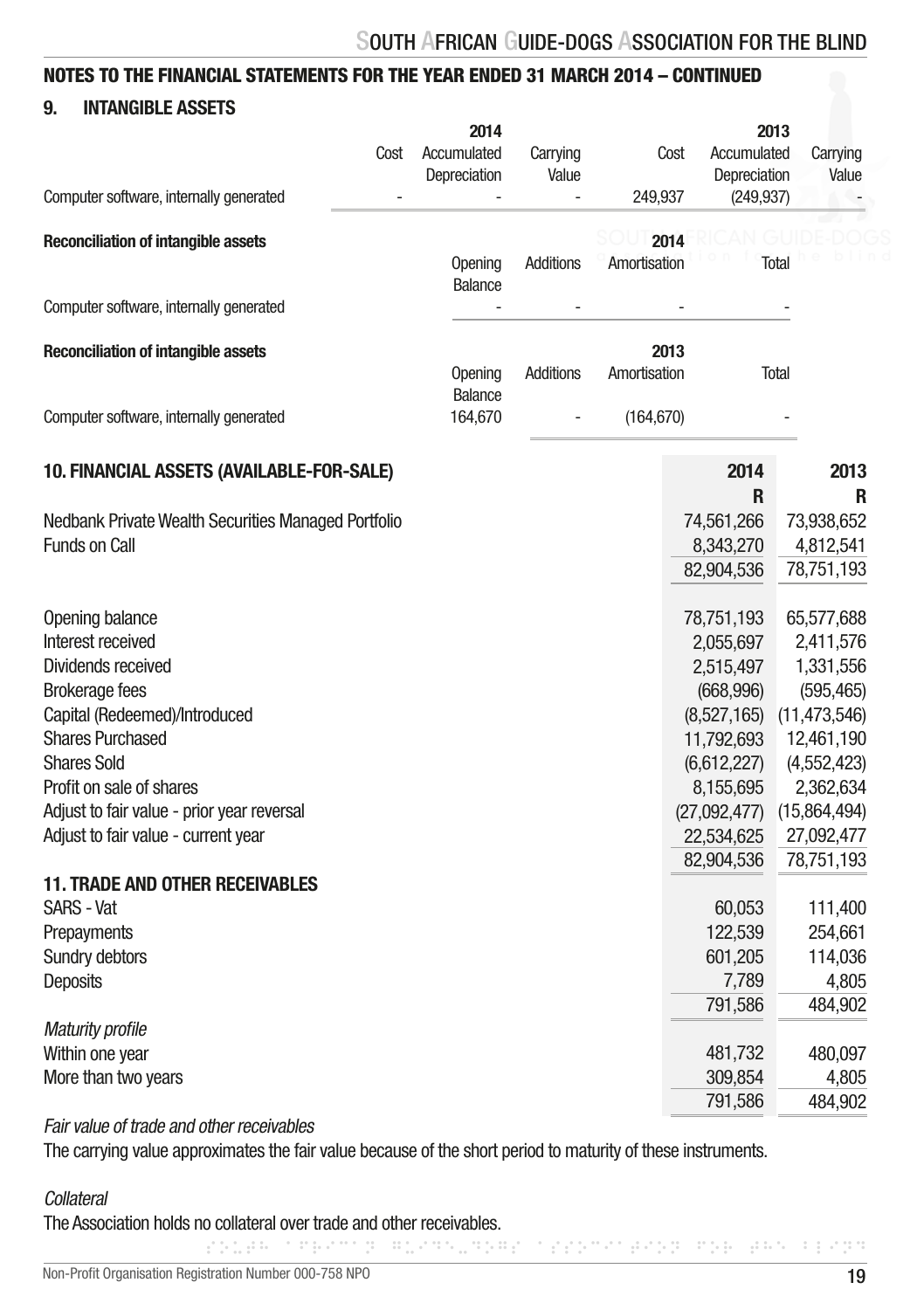# 12 TRADE AND OTHER PAYARI ES

|                         | 2014      | 2013      |
|-------------------------|-----------|-----------|
|                         | R         | R         |
| Trade payables          | 932,457   | 839,854   |
| Other payables<br>SOUTH | 356,133   | 395,070   |
| <b>QSSOC</b>            | 1,288,590 | 1,234,924 |
| <b>Maturity profile</b> |           |           |
| Within one year         | 1,288,590 | 1,234,924 |
| One to two years        |           |           |
|                         | 1,288,590 | 1,234,924 |

*Fair value of trade & other payables*

The carrying value approximates the fair value because of the short period to settlement of these obligations.

*Leave pay provision*

The leave pay provision which is included in Other payables was based on 18% (2013: 18%) of the total obligation of R429 299 (2013: R553 215) for the year.

# 13. NOTES TO THE STATEMENT OF CASH ELOWS

### 13.1 Reconciliation of net profit before taxation to cash generated by operations:

Reconciliation of net profit before taxation to cash generated by operations:

| Net (loss)/profit for the year                             | (3,869,595)  | (5, 146, 696) |
|------------------------------------------------------------|--------------|---------------|
| Adjustments for:                                           |              |               |
| Net profit on disposal of financial assets taken to equity | 8,155,695    | 2,362,634     |
| Amortisation                                               |              | 164,670       |
| Depreciation                                               | 356.158      | 337,443       |
| <b>Finance Costs</b>                                       | 9            | 4,019         |
| Loss on sale of fixed assets                               | 112,437      | 4,271         |
| Income from investments                                    | (12,726,889) | (6, 105, 766) |
| Operating profit before working capital changes            | (7,972,185)  | (8,379,425)   |
| <b>Changes in Working Capital</b>                          |              |               |
| (Increase)/Decrease in Inventory                           | (52, 437)    | 35,836        |
| (Increase)/Decrease in Accounts Receivable                 | (306, 683)   | (3,916)       |
| Increase/(Decrease) in Accounts Payable                    | 53,666       | 105,098       |
| Cash Generated by operations                               | (8,277,639)  | (8,242,407)   |

# 13.2 Events subsequent to the year end

No material fact or circumstance has occurred since the accounting date and the date of this report.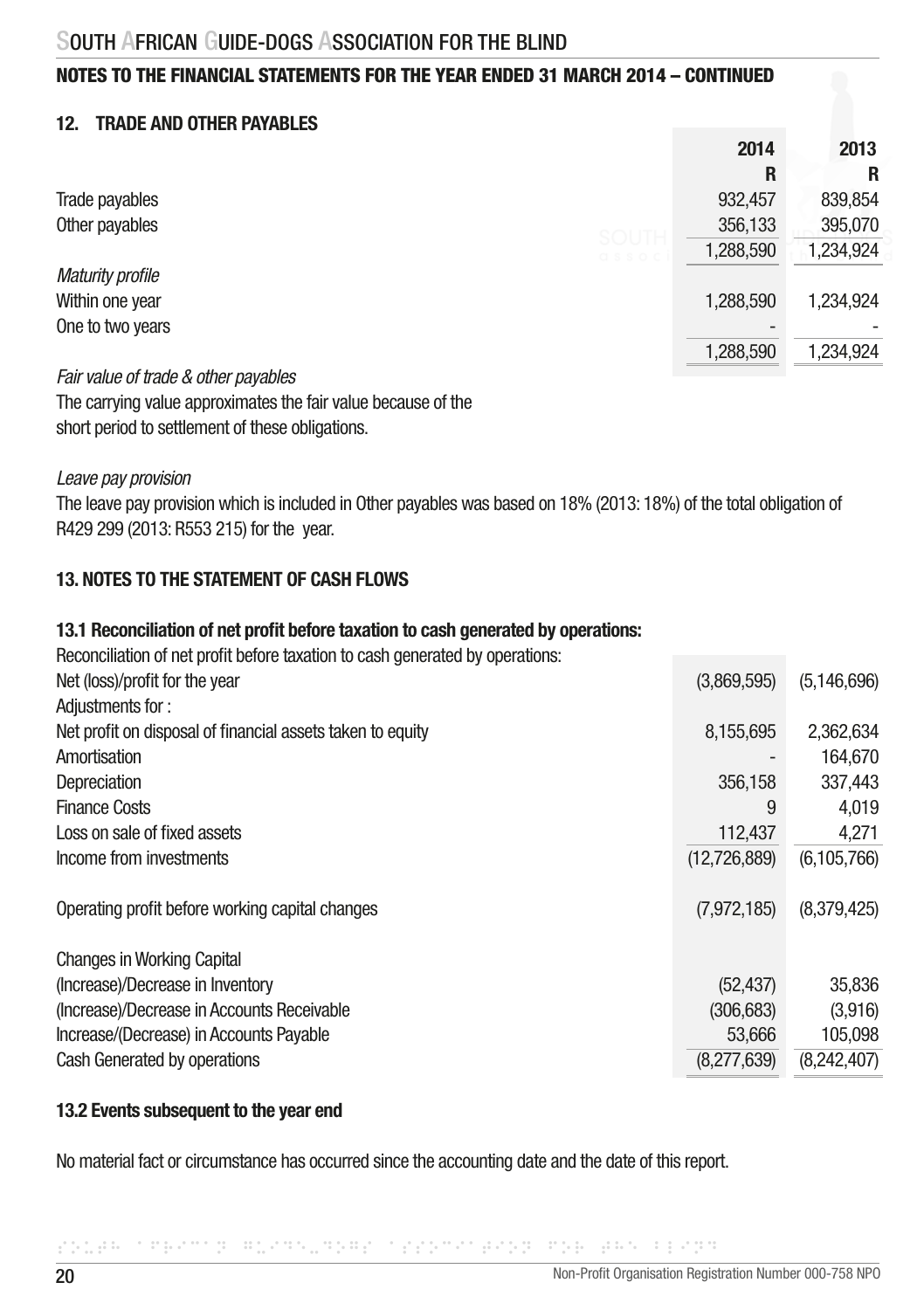# 14. FINANCIAL RISK MANAGEMENT AND FINANCIAL INSTRUMENTS

#### Introduction

The Association is exposed to liquidity, credit and commodity price risk arising from its financial instruments. The Director and Management have the overall responsibility for the establishment and oversight of the Association's risk management framework. The Director and Management established comprehensive risk management processes which would provide assurance that significant business risks are systematically identified, assessed and reduced to acceptable levels. The Director and Management meet regularly to review and, if appropriate, approve the implementation of optimal strategies for the effective management of financial risks.

#### Risk profile

Risk management and measurement relating to each of these risks are discussed under the headings below.

### 14.1 Liquidity Risk

Liquidity risk is the risk that an entity will be unable to meet its obligations as they become due. The Association manages liquidity risk by effectively managing its working capital, capital expenditure and cash flows. The Association finances its operations through adequate banking facilities and reserve capital deposits held with reputable banking institutions. There are no severe restrictions on these banking facilities and capital deposits. The Association has sufficient undrawn deposits which could be utilised to settle obligations.

|                                                                   | Note | <b>Total Cash Flows</b> | Within one year | One to two years | More than two years |
|-------------------------------------------------------------------|------|-------------------------|-----------------|------------------|---------------------|
| 2014                                                              |      | R                       | R               | R                | R                   |
| <b>Financial Assets</b>                                           |      |                         |                 |                  |                     |
| <b>Loans and Receivables</b>                                      |      | 1,953,146               | 481,732         |                  | 7,789               |
|                                                                   |      |                         |                 |                  |                     |
| <b>SARS - Vat</b>                                                 | 11   | 60,053                  | 60,053          |                  |                     |
| Prepayments                                                       | 11   | 122,539                 | 122,539         |                  |                     |
| Other debtors                                                     | 11   | 601,205                 | 299,140         | 302,065          |                     |
| Deposits                                                          | 11   | 7,789                   |                 |                  | 7,789               |
| Cash at Bank                                                      |      | 1,161,560               |                 |                  |                     |
| Investments available-for-sale                                    | 10   | 82,904,536              | 82,904,536      |                  |                     |
| <b>Total</b>                                                      |      | 84,857,682              | 83,386,268      |                  | 7,789               |
| <b>Financial Liabilities</b><br><b>Non-derivative instruments</b> |      | 1,288,590               | 1,288,590       |                  |                     |
|                                                                   |      |                         |                 |                  |                     |
| Trade payables                                                    | 12   | 932,457                 | 932,457         |                  |                     |
| Other payables                                                    | 12   | 356,133                 | 356,133         |                  |                     |
| <b>Total</b>                                                      |      | 1,288,590               | 1,288,590       |                  |                     |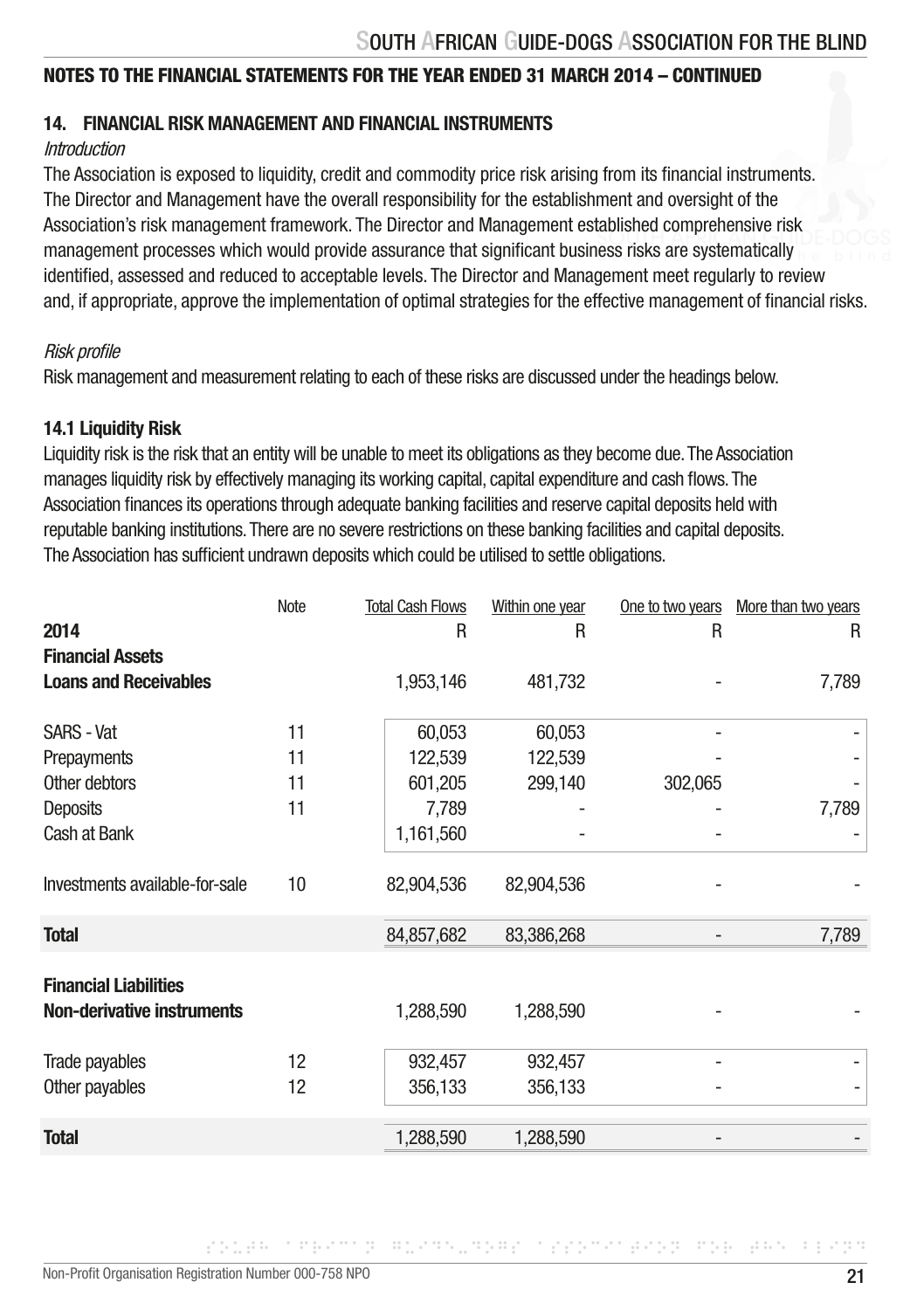# NOTES TO THE FINANCIAL STATEMENTS FOR THE YEAR ENDED 31 MARCH 2014 – CONTINUED

|                                | Note | <b>Total Cash Flows</b> | Within one year | One to two years | More than two years |
|--------------------------------|------|-------------------------|-----------------|------------------|---------------------|
| 2013                           |      | R                       | R               | R                | R                   |
| <b>Financial Assets</b>        |      |                         |                 |                  |                     |
| <b>Loans and Receivables</b>   |      | 1,421,138               | 1,416,333       |                  | 4,805               |
|                                |      |                         |                 |                  |                     |
| <b>SARS - Vat</b>              | 11   | 111,400                 | 111,400         |                  |                     |
| Prepayments                    | 11   | 254,661                 | 254,661         |                  |                     |
| Other debtors                  | 11   | 114,036                 | 114,036         |                  |                     |
| Deposits                       | 11   | 4,805                   |                 |                  | 4,805               |
| Cash at Bank                   |      | 936,236                 | 936,236         |                  |                     |
|                                |      |                         |                 |                  |                     |
| Investments available-for-sale | 10   | 78,751,193              | 78,751,193      |                  |                     |
|                                |      |                         |                 |                  |                     |
| <b>Total</b>                   |      | 80,172,331              | 80,167,526      |                  | 4,805               |
|                                |      |                         |                 |                  |                     |
| <b>Financial Liabilities</b>   |      |                         |                 |                  |                     |
| Non-derivative instruments     |      | 1,234,924               | 1,234,924       |                  |                     |
|                                |      |                         |                 |                  |                     |
| Trade payables                 | 12   | 839,854                 | 839,854         |                  |                     |
| Other payables                 | 12   | 395,070                 | 395,070         |                  |                     |
|                                |      |                         |                 |                  |                     |
| <b>Total</b>                   |      | 1,234,924               | 1,234,924       |                  |                     |
|                                |      |                         |                 |                  |                     |

### 14.2 Credit Risk

Credit risk, or the risk of financial loss due to counterparties not meeting their contractual obligations, is managed by monitoring procedures.

Trade and other receivables consist mainly of prepayments. The Association does not have customers who might owe monies.

Credit Risk exposure in respect of trade receivables is further analysed in note 11.

The carrying value of the investments available-for-sale, loans and receivables and derivative financial instrument financial assets represent the maximum credit risk exposure.

### 14.3 Investment Return Risk

Exposure to risk on financial assets, investments available-for-sale and liabilities are monitored on a continuous and proactive basis.

At the reporting date, the interest rate profile of the Association's interest bearing financial instruments were:

|                                                    | 2014                    | 2013                    |
|----------------------------------------------------|-------------------------|-------------------------|
| <b>Fixed Rate Instruments (average)</b>            | $6.0\%$                 | 6.1%                    |
| At the reporting date, the Association was exposed |                         |                         |
| to market influences on listed equities valued at  | R <sub>15.091.065</sub> | R <sub>19.640.912</sub> |

# 15. CHANGE IN ACCOUNTING POLICY

During the previous year it was decided by management to change the accounting policy regarding the profit and loss on disposal of financial assets. The effect of the change is that profit and loss on disposal of financial assets will be stated directly in equity under the statement of changes in equity. The change was made retrospectively to the financial year ended 31 March 2011.

Refer to accounting policy 1:8 or general general energy and the blinding construction for the beam of the bli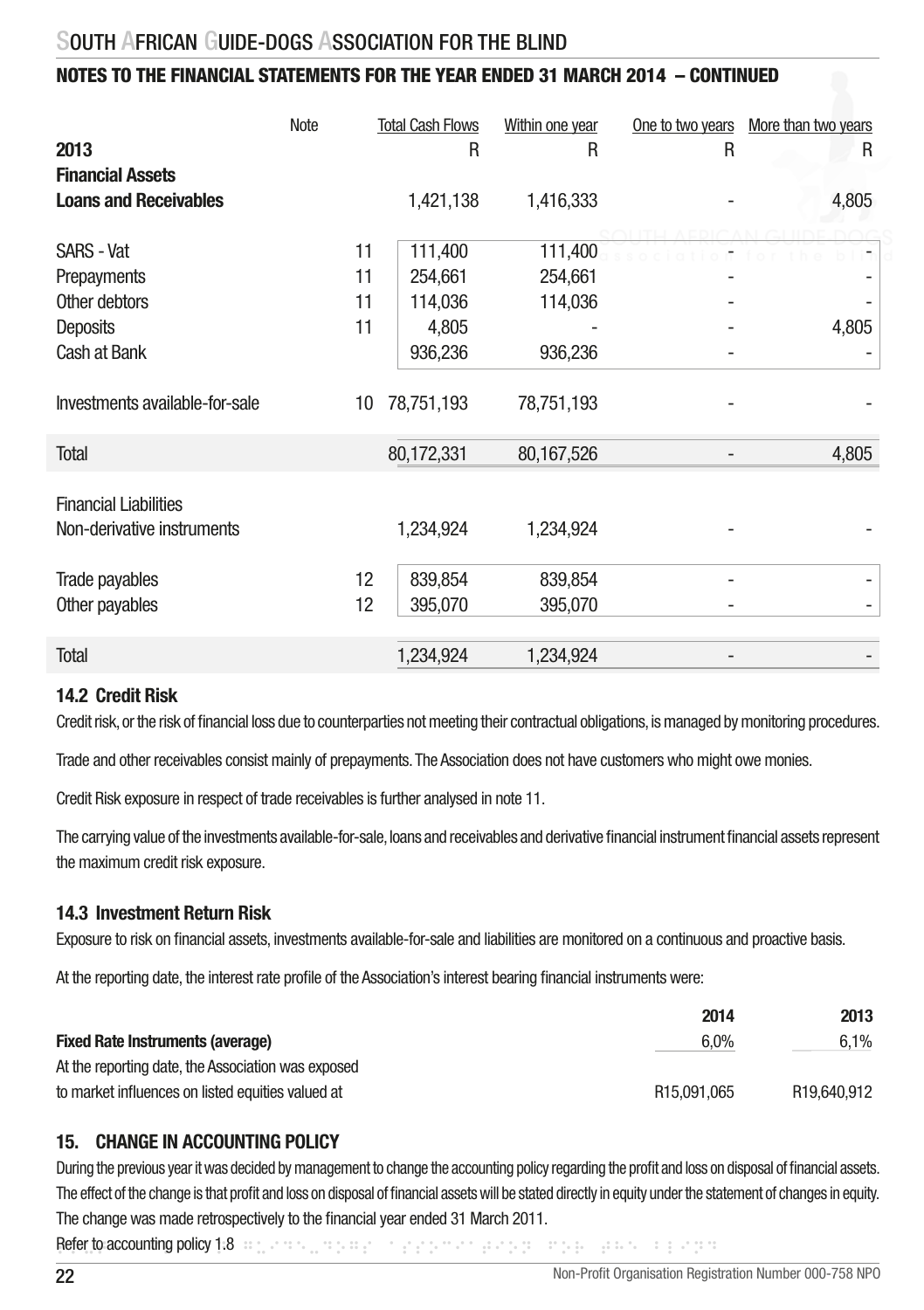# INDEPENDENT AUDITOR'S REPORT TO THE MEMBERS OF THE SOUTH AFRICAN GUIDE-DOGS ASSOCIATION FOR THE BLIND TRUST

#### Report on the Financial **Statements**

We have audited the financial statements of the South African Guide-Dogs Association for the Blind Trust which comprise the balance sheet as at 31 March 2014, the income statements the statement of changes in equity for the year then ended, a summary of significant accounting policies and other explanatory notes as set out on pages 24 to 25.

### Trustee's Responsibility for the Financial Statements

The Trustees are responsible for the preparation and fair presentation of these financial statements in accordance with the requirements of the South African Guide-Dogs Association for the Blind Trust. This responsibility includes: designing, implementing and maintaining internal control relevant to the preparation and fair presentation of financial statements that are free from material misstatement, whether due to fraud or error; selecting and applying appropriate accounting policies; and making accounting estimates that are reasonable in the circumstances.

#### Auditor's Responsibility

Our responsibility is to express an opinion on these financial statements based on our audit. We conducted our audit in accordance with International Standards on Auditing. Those standards require that we comply with ethical requirements and plan and perform the audit to obtain reasonable assurance whether the financial statements are free from material misstatement.

An audit involves performing procedures to obtain audit evidence about the amounts and disclosures in the financial statements. The procedures selected depend on the auditor's judgement, including the assessment of the risks

of material misstatement of the financial statements, whether due to fraud or error. In making those risk assessments, the auditor considers internal control relevant to the entity's preparation and fair presentation of the financial statements in order to design audit procedures that are appropriate in the circumstances, but not for the purpose of expressing an opinion on the effectiveness of the entity's internal control. An audit also includes evaluating the appropriateness of accounting policies used and the reasonableness of accounting estimates made by management, as well as evaluating the overall presentation of the financial statements.

We believe that the audit evidence we have obtained is sufficient and appropriate to provide a basis for our audit opinion.

SOUTH AFRICAN GUIDE-DOGS ASSOCIATION FOR THE BLIND

#### Income

The Trust, in common with other charitable organisations, receives certain income from public donations and functions, the recognition of which, due to its nature, is not susceptible to verification by generally accepted auditing procedures. Therefore, our examination relating to such income was limited to the amount thereof recorded in the financial records.

#### **Opinion**

In our opinion, except for the effects of such adjustments, if any, regarding to matters referred to in the preceding paragraph, the financial statements fairly present, in all material respects, the financial position of the Trust at 31 March 2014 and the results of its operations for the year then ended in accordance with the requirements of the South African Guide-Dogs Association for the Blind Trust.

arre Rosema americal & Clevelete

AXIOM REGISTERED ACCOUNTANTS & AUDITORS REGISTERED AUDITOR – DENICE NOELLE CARR (644110) SHOP 7 MAGIC GARDEN CENTRE, ARCONPARK, VEREENIGING DATE

15/07/2014

| Vereeniqing |  |
|-------------|--|

1939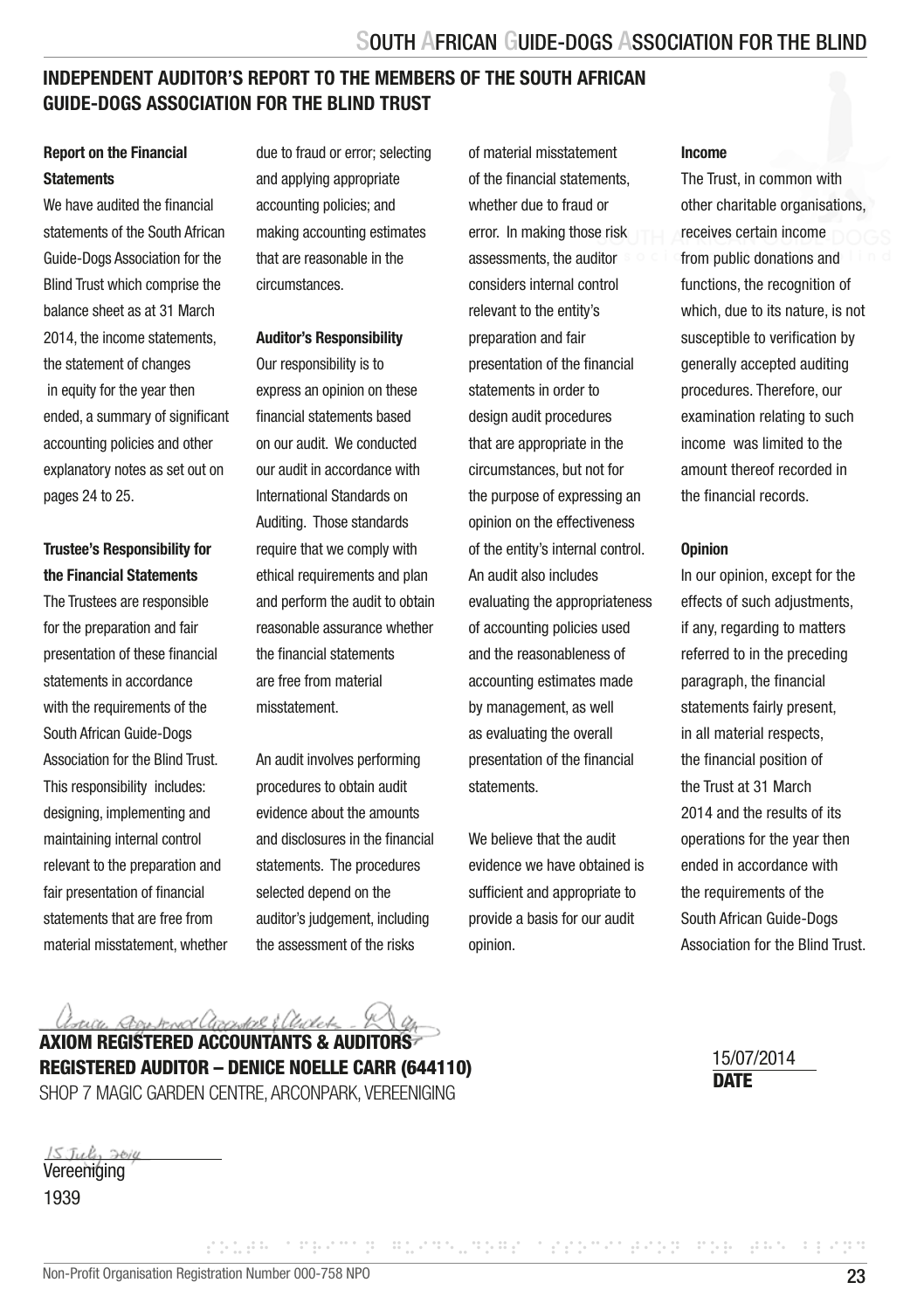# SOUTH AFRICAN GUIDE-DOGS ASSOCIATION FOR THE BLIND TRUST INCOME STATEMENT FOR THE YEAR ENDED 31 MARCH 2014

|                            | 2014                                        | 2013           |
|----------------------------|---------------------------------------------|----------------|
|                            | R                                           | R              |
| <b>DONATIONS RECEIVED</b>  | 130,000                                     | 20,000         |
| <b>BANK CHARGES</b>        | <b>SOUTH AF</b><br>$\overline{\phantom{a}}$ |                |
| <b>INCOME FOR THE YEAR</b> | associal<br>130,000                         | blin<br>20,000 |

## STATEMENT OF CHANGES IN EQUITY FOR THE YEAR ENDED 31 MARCH 2014

| 2014                             | 2013                             |
|----------------------------------|----------------------------------|
| <b>Retained</b><br><b>Income</b> | <b>Retained</b><br><b>Income</b> |
| 2,000                            | 2,000                            |
| 20,000                           | 110,000                          |
| 22,000                           | 112,000                          |
|                                  |                                  |
|                                  | (110,000)                        |
|                                  |                                  |
| 2,000                            | 2,000                            |
|                                  |                                  |
| 130,000                          | 20,000                           |
|                                  |                                  |
| 132,000                          | 22,000                           |
|                                  |                                  |
|                                  |                                  |
|                                  | (20,000)                         |
|                                  |                                  |
|                                  | 2,000                            |
|                                  |                                  |
|                                  | (20,000)<br>(130,000)<br>2,000   |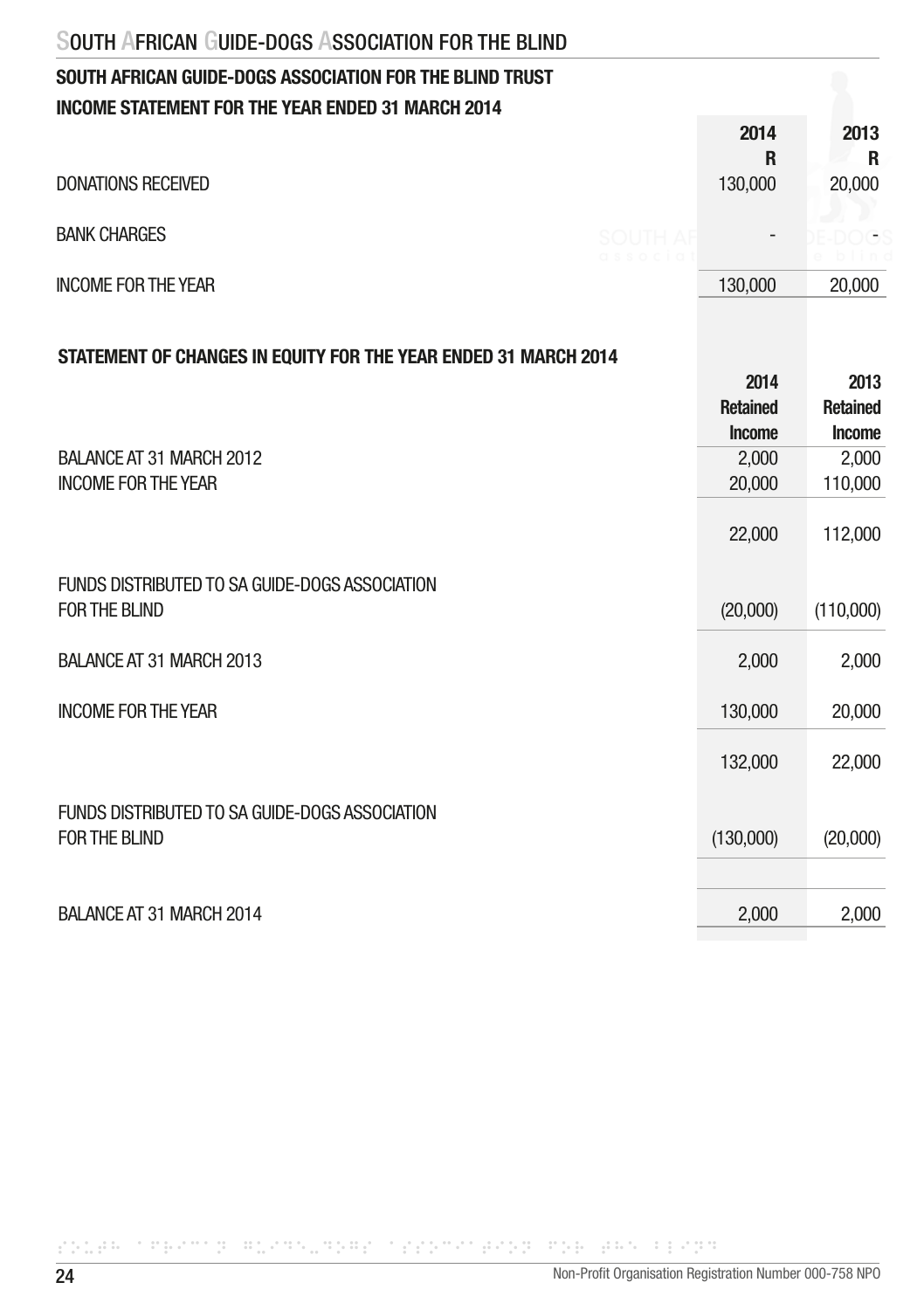| SOUTH AFRICAN GUIDE-DOGS ASSOCIATION FOR THE BLIND TRUST<br><b>BALANCE SHEET AS AT 31 MARCH 2014</b> |        |                    |                           |
|------------------------------------------------------------------------------------------------------|--------|--------------------|---------------------------|
| TRUST CAPITAL ACCOUNT                                                                                |        | 2014<br>R<br>2,000 | 2013<br>R<br>2,000        |
| <b>EMPLOYMENT OF CAPITAL</b>                                                                         | SOLITH |                    |                           |
| <b>BANK BALANCE</b>                                                                                  |        | 2,000              | 2,000                     |
| <b>TRUSTEE - Thomas David Parker</b>                                                                 |        |                    | 15/07/2014<br><b>DATE</b> |
| $\tilde{\phantom{a}}$<br>1000                                                                        |        |                    | 15/07/2014                |
| <b>TRUSTEE - Malcom Rumney Driver</b>                                                                |        |                    | <b>DATE</b>               |

### NOTES TO THE FINANCIAL STATEMENTS – 31 MARCH 2014

#### 1. ACCOUNTING POLICIES

 The annual financial statements are prepared on the historical cost basis and incorporate the following principal accounting policies:

SOUTH AFRICAN GUIDE-DOGS ASSOCIATION FOR THE BLIND

# 1.1 Revenue

**Donations** Revenue from donations is recognised when cash is received.

#### 1.2 Financial Instruments

Financial instruments recognised on the Balance Sheet comprise of cash held at a bank.

# 2. TAXATION

The Trust is an approved Public Benefit Organisation.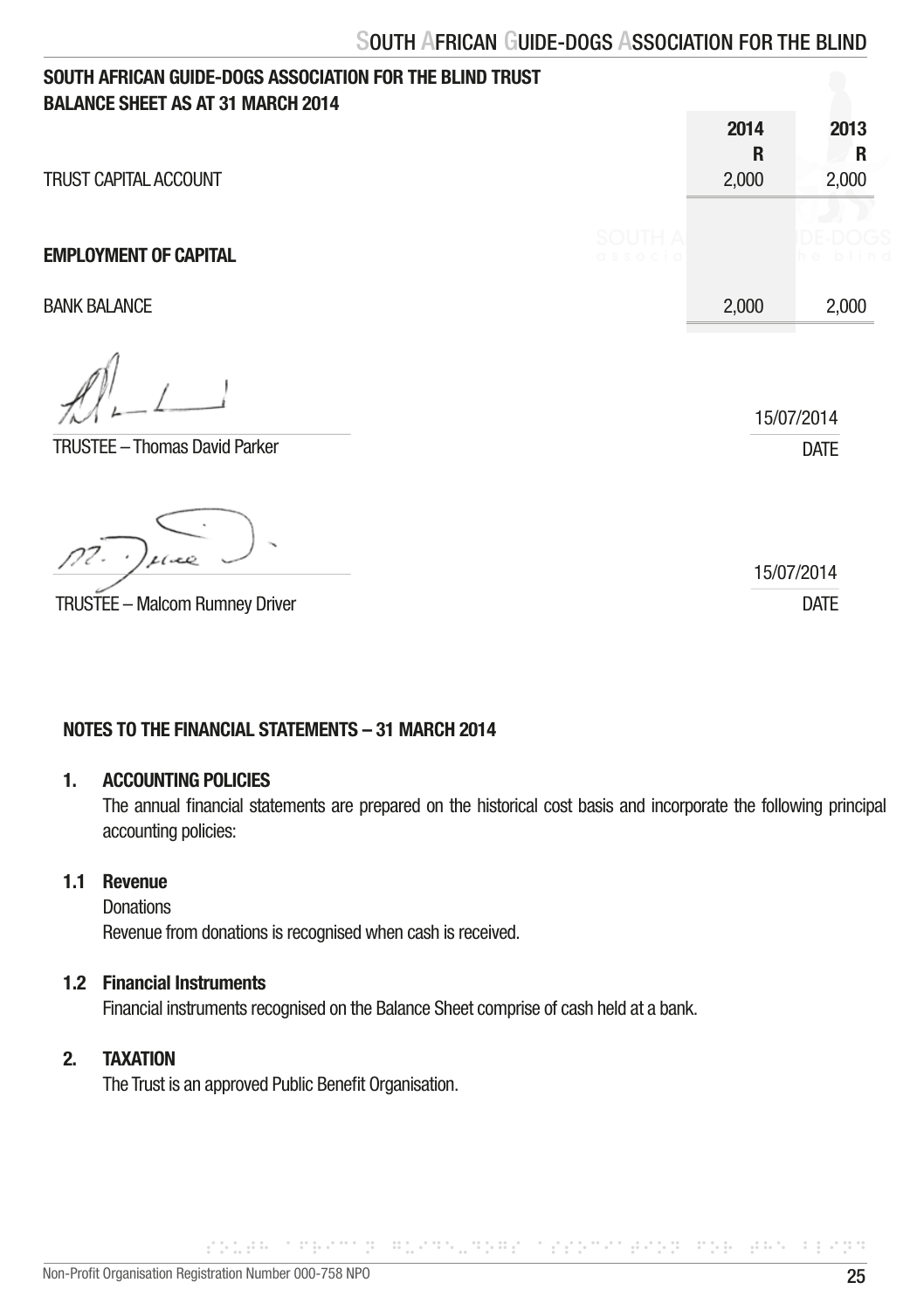# COMPILATION REPORT TO THE BENEFICIARIES OF THE BRIGITTA ELEONORE HAARMEYER TESTAMENTARY TRUST FOR THE SOUTH AFRICAN GUIDE-DOGS ASSOCIATION

### Report on the Financial Statements

On the basis of information provided by management we have compiled, in accordance with the International Standard on Related Services applicable to compilation engagements, the balance sheet of the Brigitta Eleonore Haarmeyer Testamentary Trust for the South African Guide-Dogs Association as at 31 March 2014, the income statement and statement of changes equity for the year then ended.

Management is responsible for these financial statements.

We have not audited or reviewed these financial statements and accordingly express no assurance thereon.

AXIOM REGISTERED ACCOUNTANTS & AUDITORS REGISTERED AUDITOR – DENICE NOELLE CARR (644110) SHOP 7 MAGIC GARDEN CENTRE, ARCONPARK, VEREENIGING DATE DATE DATE

15/07/2014

Vereeniging

1939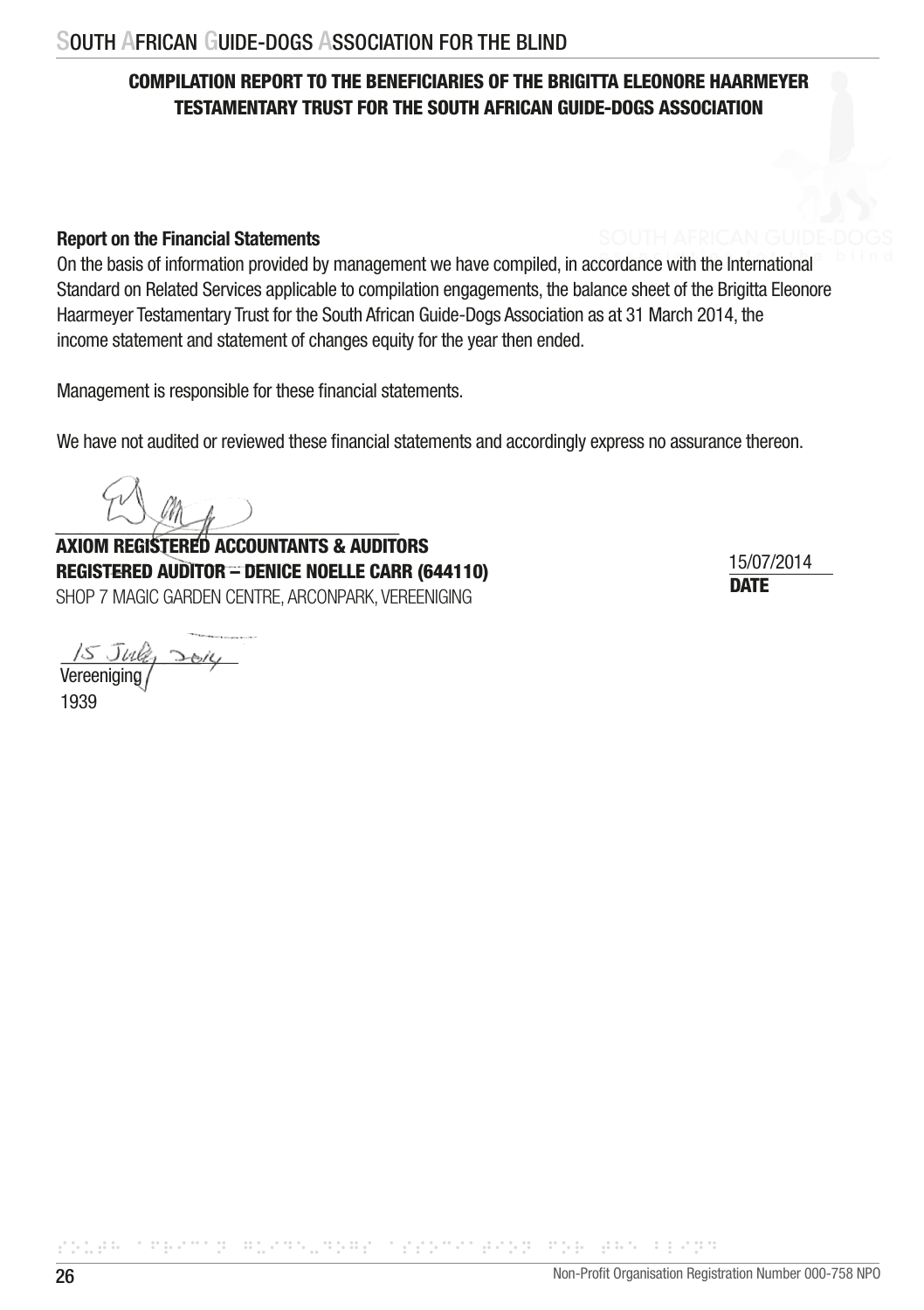# BRIGITTA ELEONORE HAARMEYER TESTAMENTARY TRUST FOR THE SOUTH AFRICAN GUIDE-DOGS ASSOCIATION

## INCOME STATEMENT FOR THE YEAR ENDED 31 MARCH 2014

|                                                                 |                                | 2014                              | 2013                              |
|-----------------------------------------------------------------|--------------------------------|-----------------------------------|-----------------------------------|
|                                                                 |                                | R                                 | R                                 |
| <b>DONATIONS RECEIVED</b>                                       | SOUTH A<br>a s <b>1.1</b> clie |                                   | 384,729                           |
| <b>INTEREST RECEIVED</b>                                        |                                | 1,471                             |                                   |
| <b>BANK CHARGES</b>                                             |                                | (28)                              | (9)                               |
| <b>INCOME FOR THE YEAR</b>                                      |                                | 1,443                             | 384,720                           |
| STATEMENT OF CHANGES IN EQUITY FOR THE YEAR ENDED 31 MARCH 2014 |                                | 2014<br><b>Retained</b><br>Income | 2013<br><b>Retained</b><br>Income |
| BALANCE AT 31 MARCH 2012                                        |                                |                                   |                                   |
| <b>INCOME FOR THE YEAR</b>                                      |                                | 384,720                           |                                   |
|                                                                 |                                | 384,720                           |                                   |
| FUNDS DISTRIBUTED TO S A GUIDE-DOGS ASSOCIATION FOR THE BLIND   |                                |                                   |                                   |
| BALANCE AT 31 MARCH 2013                                        |                                | 384,720                           |                                   |
| <b>INCOME FOR THE YEAR</b>                                      |                                | 1,443                             | 384,720                           |
|                                                                 |                                | 386,163                           | 384,720                           |
| FUNDS DISTRIBUTED TO S A GUIDE-DOGS ASSOCIATION                 |                                |                                   |                                   |
| <b>FOR THE BLIND</b>                                            | 3                              |                                   |                                   |
| BALANCE AT 31 MARCH 2014                                        |                                | 386,163                           | 384,720                           |
|                                                                 |                                |                                   |                                   |